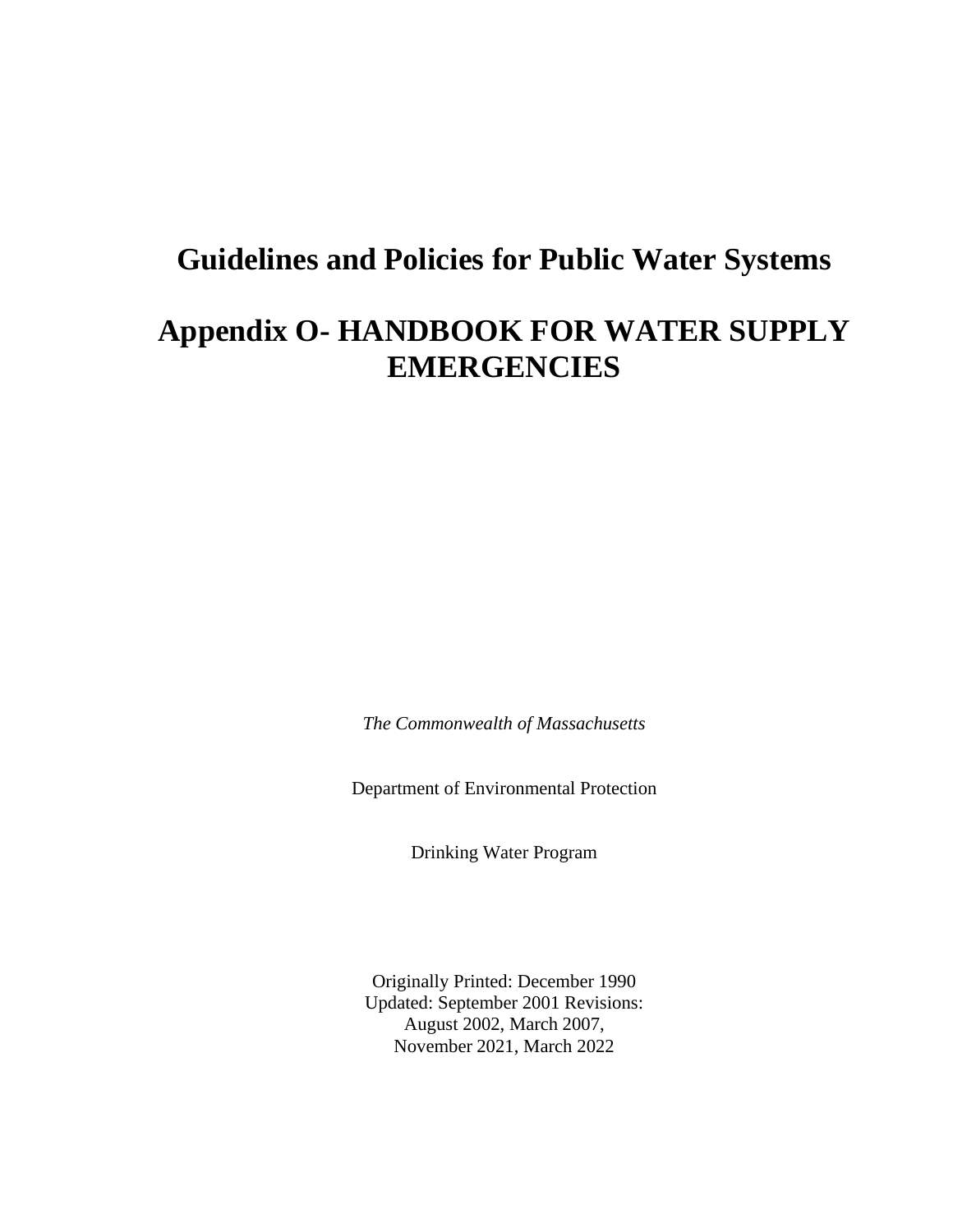# **TABLE OF CONTENTS**

| <b>EMERGENCY RESPONSE PROCEDURES</b> |  |
|--------------------------------------|--|
|                                      |  |
|                                      |  |
|                                      |  |
|                                      |  |
|                                      |  |

# **ATTACHMENTS**

| $\mathsf{A}$ | LOCAL AUTHORITIES AND DEPARTMENTS - EMERGENCY TELEPHONE       |
|--------------|---------------------------------------------------------------|
| <sub>R</sub> | LIST OF STATE AND FEDERAL AGENCIES TELEPHONE NUMBERS 18       |
| C            |                                                               |
| D            | PROCEDURES INVOLVING OUTSIDE AGENCIES AND PERSONNEL 21        |
| E            |                                                               |
| F            |                                                               |
| G            | VIOLATION DETERMINATION FOR THE TOTAL COLIFORM RULE26         |
| H            |                                                               |
| $\mathbf{I}$ | <b>GUIDELINES FOR PREPARING AN EMERGENCY RESPONSE PLAN 28</b> |
|              |                                                               |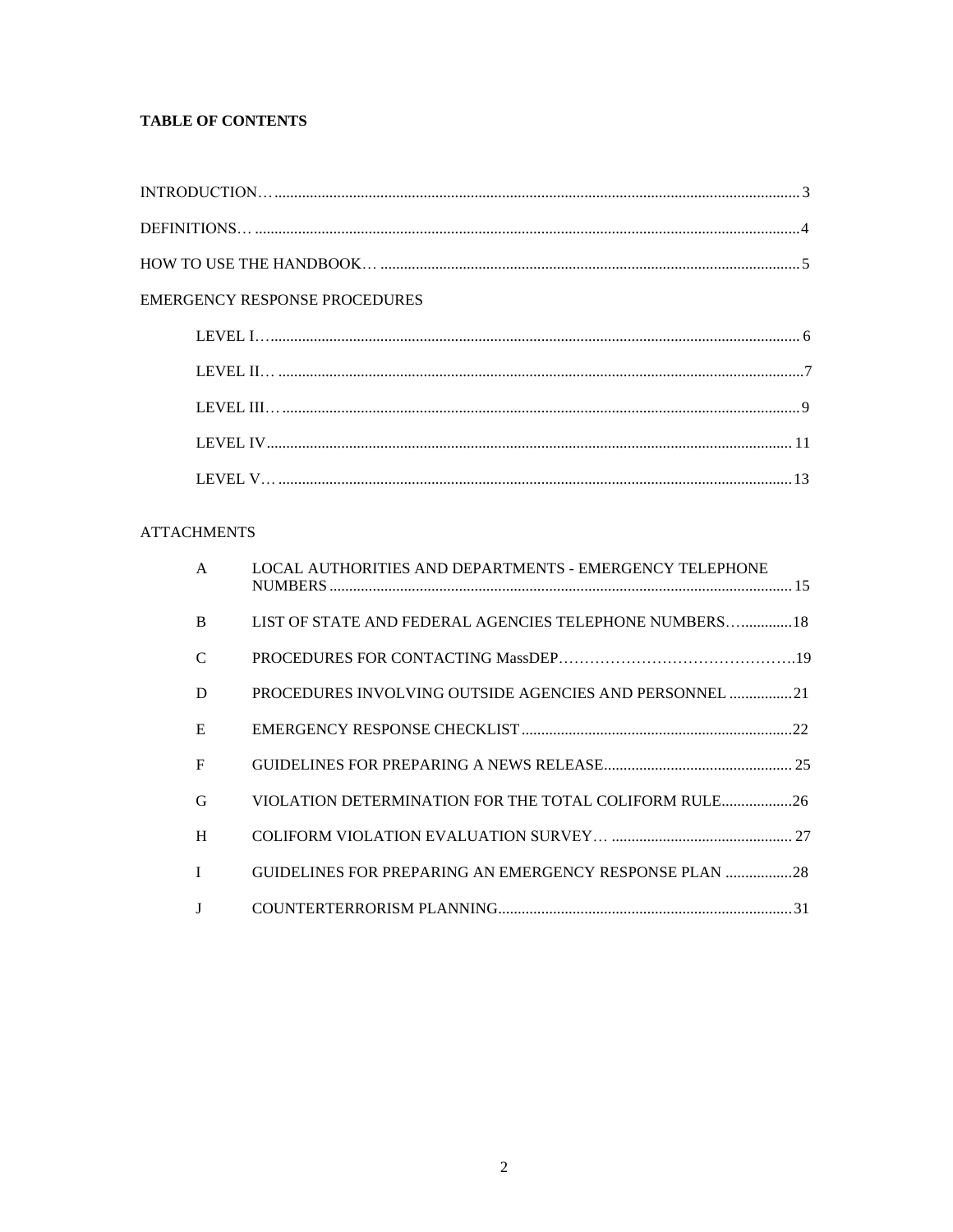# **INTRODUCTION**

<span id="page-2-0"></span>The management of a water supply utility is a complex operation, which requires careful planning of procedures not only for daily activities, but also for maintaining quantity and quality of water during adverse conditions (emergencies). All public water supply functions are directed toward guaranteeing an uninterrupted supply of quality water to consumers. As such, an *Emergency Response Plan* is a vital component for an effective and safe water supply operation.

The purpose of this document is to serve as a guide to water suppliers during the preparation of their *Emergency Response Plan required by 310 CMR 22.04(13), as well as to be followed during emergencies. Attachment I of this document* provides guidelines for preparing an *Emergency Response Plan*.

Please note: Public Water Systems required to comply with the 2018 America's Water Infrastructure Act (AWIA) regarding emergency response planning must also follow the AWIA requirement[: https://www.epa.gov/waterresilience/awia-section-2013.](https://www.epa.gov/waterresilience/awia-section-2013) EPA community water systems ERP template and guidance can be foun[d here.](https://www.epa.gov/sites/default/files/2019-07/documents/190712-awia_erp_template_instructions_kab_508c_v6.pdf?VersionId=qNcn8X_2.554jehm.WgwRkpmQ0nSwImZ)

In this document we will differentiate emergency situations according to the following criteria:

Level I Routine Problems

These incidents are minor disruptions to the water system that affect 10% or less of the system and are anticipated to be repaired/resolved within 24 hours or less. Examples: Water main breaks and mechanical problems at pumping stations.

# Level II Alert/Minor Emergencies

These incidents are more significant disruptions to the water system that affect 50% or less of the system and are anticipated to be repaired/resolved within 72 hours or less. Examples: Local total coliform bacteria detection, major main breaks, multiple main breaks, major mechanical problems at pumping stations/treatment facility, or failure of chemical feed systems.

# Level III Major Emergencies<sup>1</sup> These incidents are very significant disruptions to the water system that affect more than 50% of the system and/or are anticipated to require more than 72 hours to be repaired/resolved. Major emergencies may require a Declaration of Water Supply Emergency and/or a Boil Water Order, Do Not Drink Order or Do Not Use Order Examples: Break in major transmission main, loss or failure of treatment facility, loss of source (dam break, water supply shortage, contamination, etc.), loss of pressure in the system, widespread total coliformbacteria outbreak, fecal coliform or E. Coli detection, or acts of vandalism.

# Level IV Natural Disasters

These incidents are generally caused by a widespread meteorological or geological event that disrupts the water system affecting more than 50% of the system and/or requiring more than one week for recovery of services. Such events may cause structural damage to a treatment facility or contaminate a source with untreated sewage, toxic chemical, or radioactive material. A Declaration of Water Supply Emergency and/or a Boil Water Order, Do Not Drink Order or Do Not Use Order are likely to be required. Examples: Hurricanes, tornadoes, earthquakes, or floods.

#### Level V Nuclear Disasters/Terrorist Acts

These incidents involve large and uncontrolled releases of radioactive material or compounds into the environment/water supply source or deliberate acts that impair a water system (i.e. terrorism). In the case of nuclear disaster, surface water supplies within a 50-mile radius of a nuclear power plant experiencing such a release may be immediately contaminated. Groundwater supplies may remain safe for a period of time. A Declaration of Water Supply Emergency and/or a Do Not Drink Order or Do Not Use Order are likely to be required.

Examples: Nuclear power plant release to the environment or deliberate release of highly toxic materials to a water supply.

**Note: Cyber incidents may trigger one or more emergency situations listed above. <sup>1</sup>** MassDEP considers all incidents that result in a Boil Water Order, Do Not Drink Order or Do Not Use Order to be Level III incidents.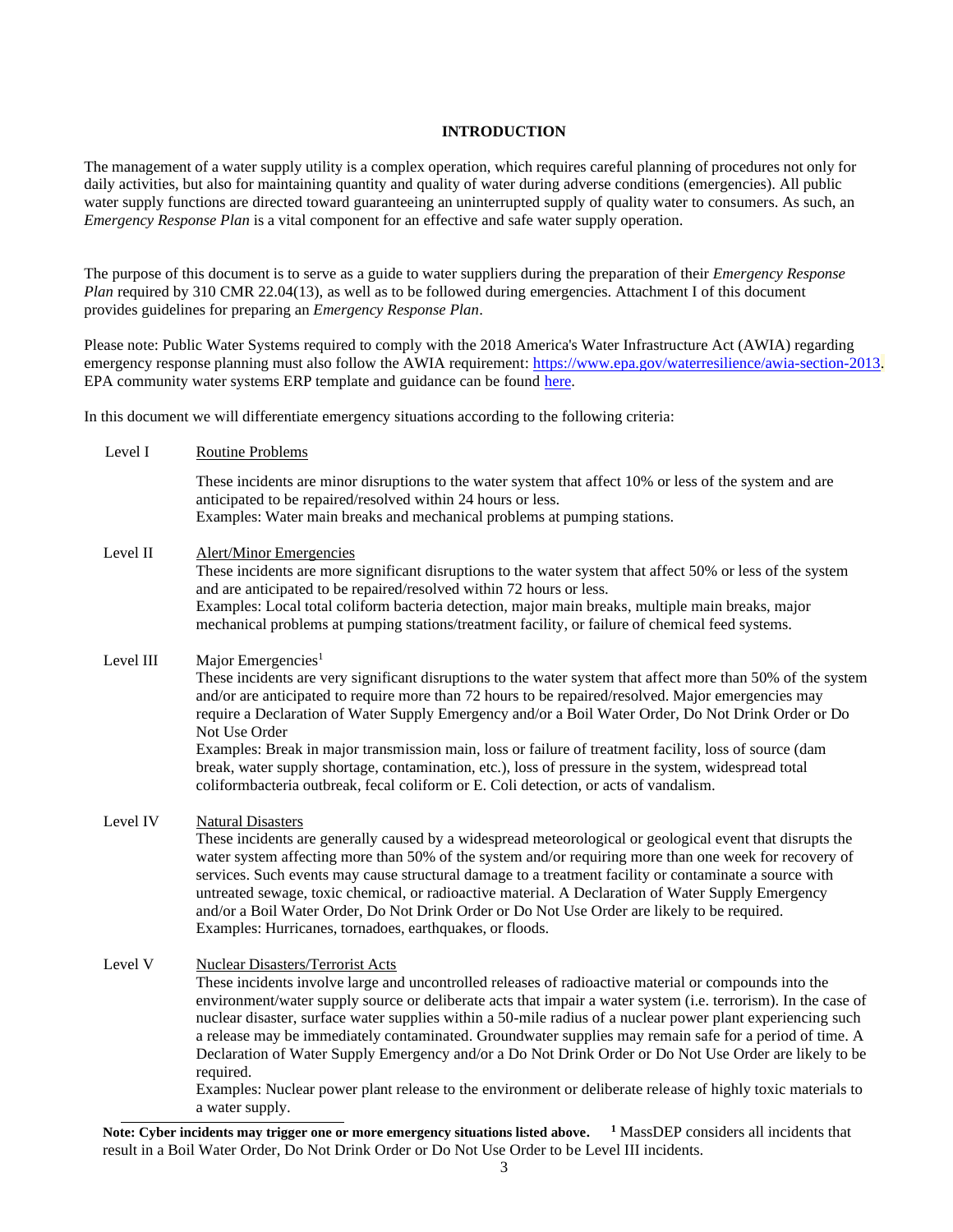# **DEFINITIONS**

<span id="page-3-0"></span>For the purposes of this document, the following definitions apply:

| Plan                                                                  | Emergency Response A written plan establishing operating procedures for handling water supply<br>emergencies. The plan shall include provisions for emergency water supply in the event<br>of a sudden loss of existing sources, natural or man-made. It also shall specify who does<br>what and when, using available resources, during emergency situations. |
|-----------------------------------------------------------------------|----------------------------------------------------------------------------------------------------------------------------------------------------------------------------------------------------------------------------------------------------------------------------------------------------------------------------------------------------------------|
| Emergency                                                             | A situation or event, natural or man-made, which causes or threatens to cause damage to<br>a water supply system such that there will be a disruption of normal water supply<br>functions. The effects can be on a portion or all of the system and may require an<br>immediate action in order to protect public health.                                      |
| Response                                                              | The actions taken during an emergency to minimize the impact of the emergency, protect<br>the water supply, and return the water system to normal operating conditions.                                                                                                                                                                                        |
| <b>Boil Water Order</b><br>Do Not Drink Order,<br>Or Do Not Use Order | Order issued under MGL c. 111, sec. 160 by the Department following<br>DWS Policy 87-06.                                                                                                                                                                                                                                                                       |
| Declaration of State<br>Of Water Supply<br>Emergency                  | Order issued under MGL c. 21G, sec. 15, 16, and 17 by the Department<br>DWS Policy 87-05.                                                                                                                                                                                                                                                                      |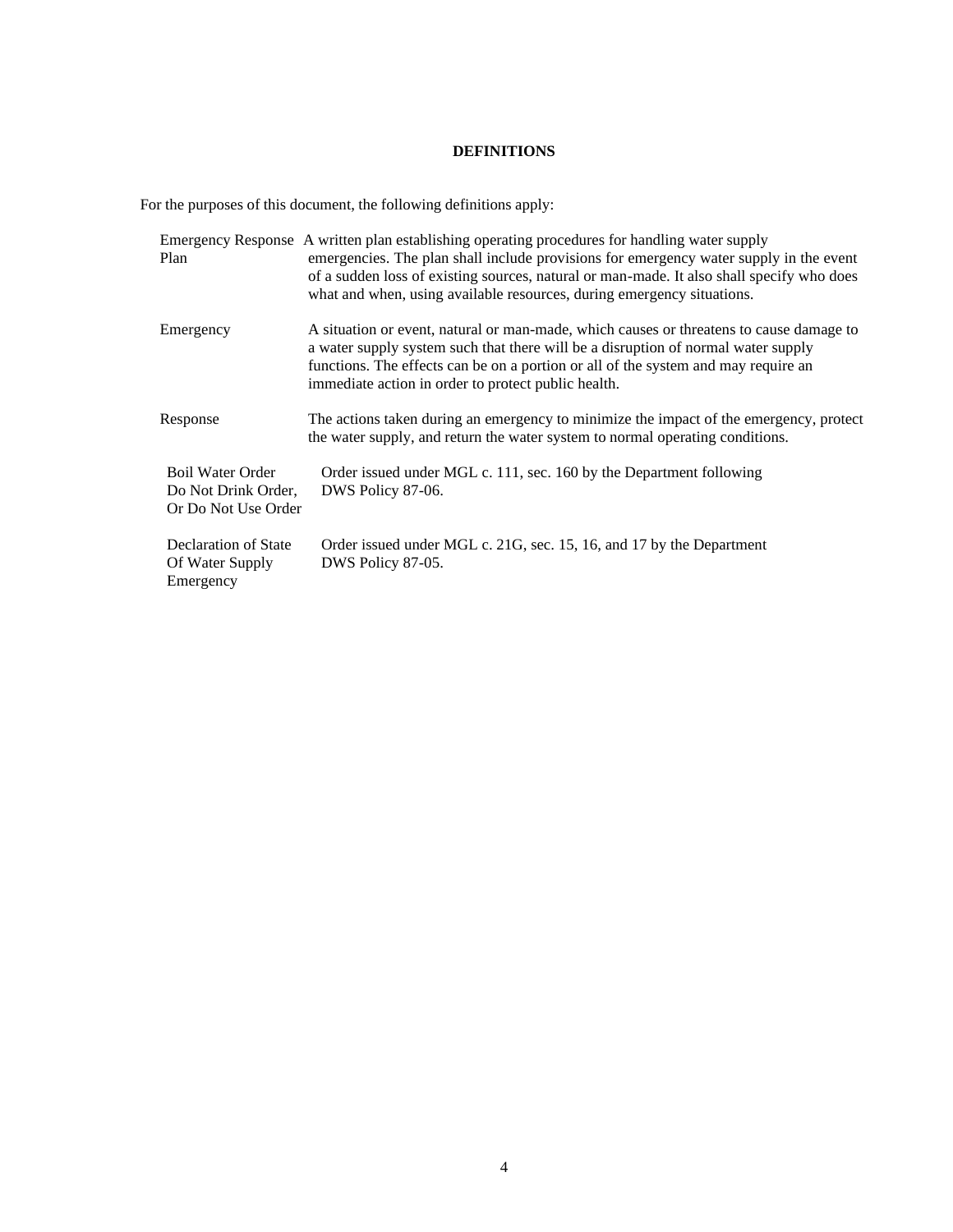# **HOW TO USE THE HANDBOOK**

<span id="page-4-0"></span>The Massachusetts Department of Environmental Protection (MassDEP) has taken steps to ensure that public watersuppliers are prepared for emergencies. Every Public Water System (PWS) has been sent a copy of this document, which is entitled "Handbook for Water Supply Emergencies". In this document, PWSs are asked to prepare a written Drinking Water Emergency Response Plan (ERP) for their water system. The ERP must be available for inspection during sanitary surveys. A model ERP is also available on the MassDEP website titled Emergency Response Planning Guide for PWS: [https://www.mass.gov/doc/emergency-response-planning-guide](https://www.mass.gov/doc/emergency-response-planning-guide-for-public-drinking-water-systems-0/download)[for-public-drinking-water-systems-0/download](https://www.mass.gov/doc/emergency-response-planning-guide-for-public-drinking-water-systems-0/download) .

During an emergency, the first step a PWS must take is to identify the emergency according to its severity using a Level I, II, III, IV, and V status with Level I being routine problemssuch as main breaks, and Level V being a nuclear disaster or major terrorist act. The description of these levels is contained in the INTRODUCTION portion of the handbook. **Be aware that the level of the emergency may change during the incident. If this occurs, the PWS must adjust its response accordingly.**

The level of the emergency determines the appropriate action to be taken. After determining the level, the PWS can turn to the appropriate section of the handbook to find the procedures to be followed. Each level has a separate section to assist the PWS in responding to the emergency. For example, if a Level III emergency is declared it could mean that there is a serious threat to a dam, reservoir, tank, or treatment facility; power loss in a major pumping system; unsafe water supply in any pressure zone; breakage in a large trunk line; or contamination by infiltration. The following are the steps that would be taken in such a case.

The initial response would be to begin a documentation log to describe the emergency. The next step would be to investigate and evaluate the emergency and decide if it is a bacterial contamination, chemical contamination, or a systems failure. Each would have their own set of methods to follow but they both would basically activate a response team, notify proper local and state authorities and outside personnel or agencies for advice and assistance. Boil orders may be issued or outside water may be trucked in or emergency sources may be utilized if needed. Decisions are made at that time but all are planned in advance and written up in each PWS's ERP.

Once the cause of the emergency has been determined and approvals obtained, work isinitiated to correct the problem. Informing the public about the emergency is accomplished through the electronic local/regional media. All contact persons and their phone numbers are listed in the ERP. Contact persons would include fire, police, town officials, hospitals, media, contractors, state agencies and federal agencies. Coordinating the outside personnel and agencies working on the response should follow the flow charts found in the ERP. All forms and checklists are also found in the ERP. One set of these forms and checklists is to be sent to MassDEP and the other is to be kept on file at the PWS.

To insure this information is current, every year when the Annual Statistics are sent out to all PWSs, they are asked to update the information on the forms provided. Also, during their regularly scheduled Sanitary Surveys this information is reviewed and changes made to keep it current.

The information obtained through the Annual Statisticsis entered in MassDEP's Water Quality Testing System (WQTS) database. Copies of this database are available to the Massachusetts Emergency Management Agency and updated copies are available from the Department of Environmental Protection, Drinking Water Program, One Winter Street 5th floor, Boston, MA 02108, (617) 292-5770 an[d Program.director-dwp@mass.gov.](mailto:Program.director-dwp@mass.gov)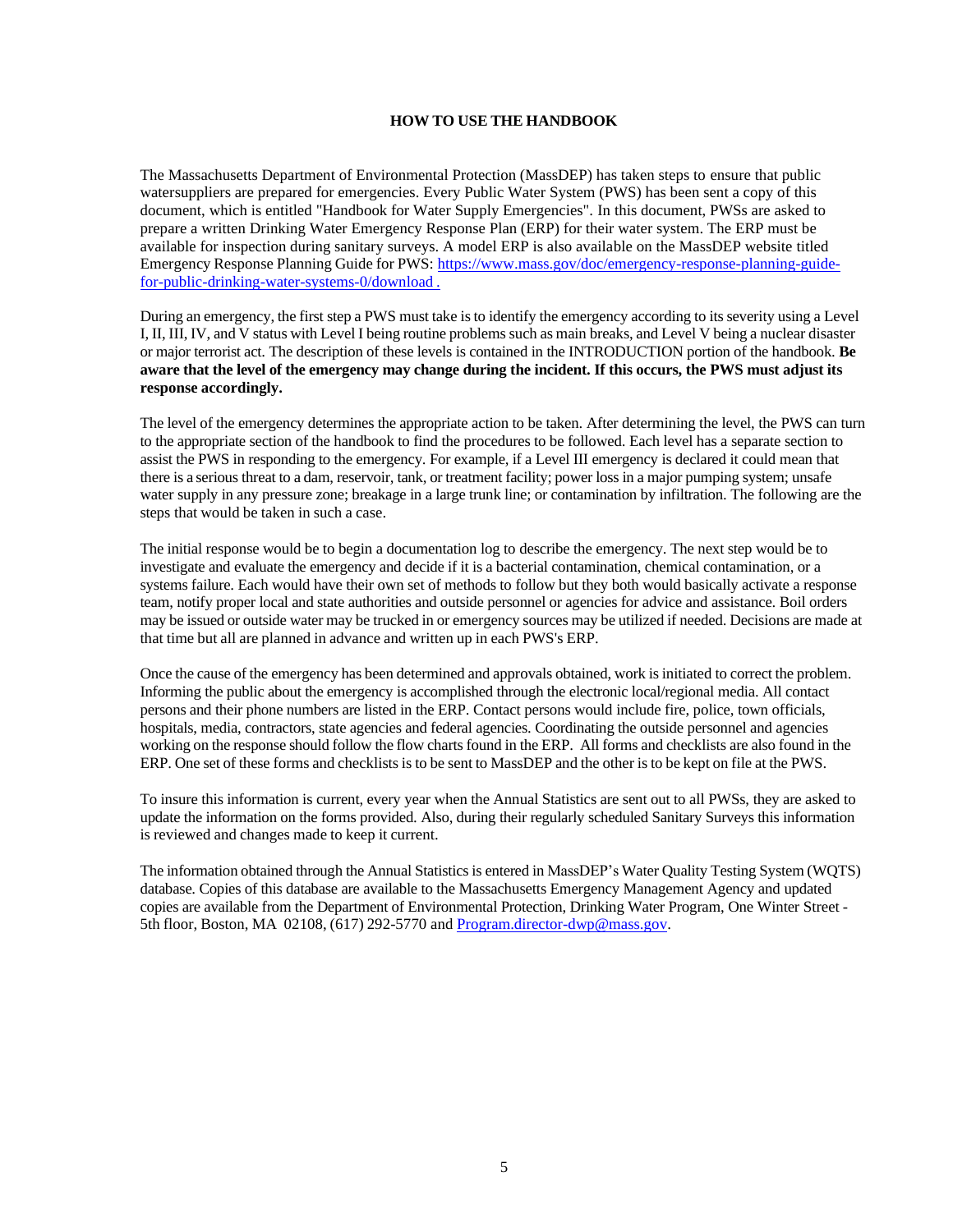# **EMERGENCY RESPONSE PROCEDURES LEVEL I**

Routine Problems These incidents are minor disruptions to the water system that affect 10% or less of the system and are anticipated to be repaired/resolved within 24 hours or less.

Examples: water main breaks and mechanical problems at pumping stations.

#### Initial Response:

- 1. Begin documentation log (Emergency Response Checklist) at first report of the problem.
- 2. Investigate the problem and evaluate the situation to determine the level of emergency.

#### Response Procedures for Level I:

- 3. Activate the emergency response team and respond in accordance with the Emergency Response Plan.
- 4. Maintain records of all activities throughout the incident. Retain recordsfor future reference.
- 5. Monitor resolution of the emergency and take appropriate action if the level of the emergency changes.

## **Notes:**

- 1. If a violation requiring a Tier 1 Public Notice in accordance with 310 CMR 22.16 occurs, the PWS must **contact and consult with MassDEP staff within 24 hours of the public water system first learning of the violation.**
- **2. If a coliform bacteria violation has occurred, the public water system must file a Coliform Violation Evaluation Survey (Attachment H) with the local MassDEP regional office. This survey will not be used for compliance purposes but will provide MassDEP with valuable information on the cause and corrective actions for coliform bacteria violations.**
- **3. There are some emergencies or incidentsthat require 2 hours notification after obtaining knowledge of the potential or actual Emergency. These are described in 310 CMR 22.15(9)(b)1.**
	- **a. Emergencies or incidents requiring notification within two hours:**
		- **i. Loss of water or drop in pressure to lessthan 20 psi, affecting 50% or more of consumers for a system serving less than 10,000 persons;**
		- **ii. Loss of water or drop in pressure to lessthan 20 psi, affecting 5,000 or more consumers for a system serving 10,000 or more persons;**
		- **iii. Chemical or microbiological contamination of the water supply in exceedence of limitsspecified by the Department's Office of Research and Standards(ORS), as set forth in ORS' Immediate Action Levelsfor Water Treatment Plant Chemicals (available on-line at: [https://www.mass.gov/doc/immediate-action-levels-for-water](https://www.mass.gov/doc/immediate-action-levels-for-water-treatment-plant-chemicals-0/download)[treatment-plant-chemicals-0/download;](https://www.mass.gov/doc/immediate-action-levels-for-water-treatment-plant-chemicals-0/download)**
		- **iv. Discovery of maliciousintent or an act of vandalism, which may impact a system component;**
		- **v. Any consumer complaint in which the water may have caused physical injury;**
		- **vi. A pattern of unusual customer complaints about the water quality such astaste, odor, etc.; and**
		- **vii. Any other Emergency as determined by the Department in writing.**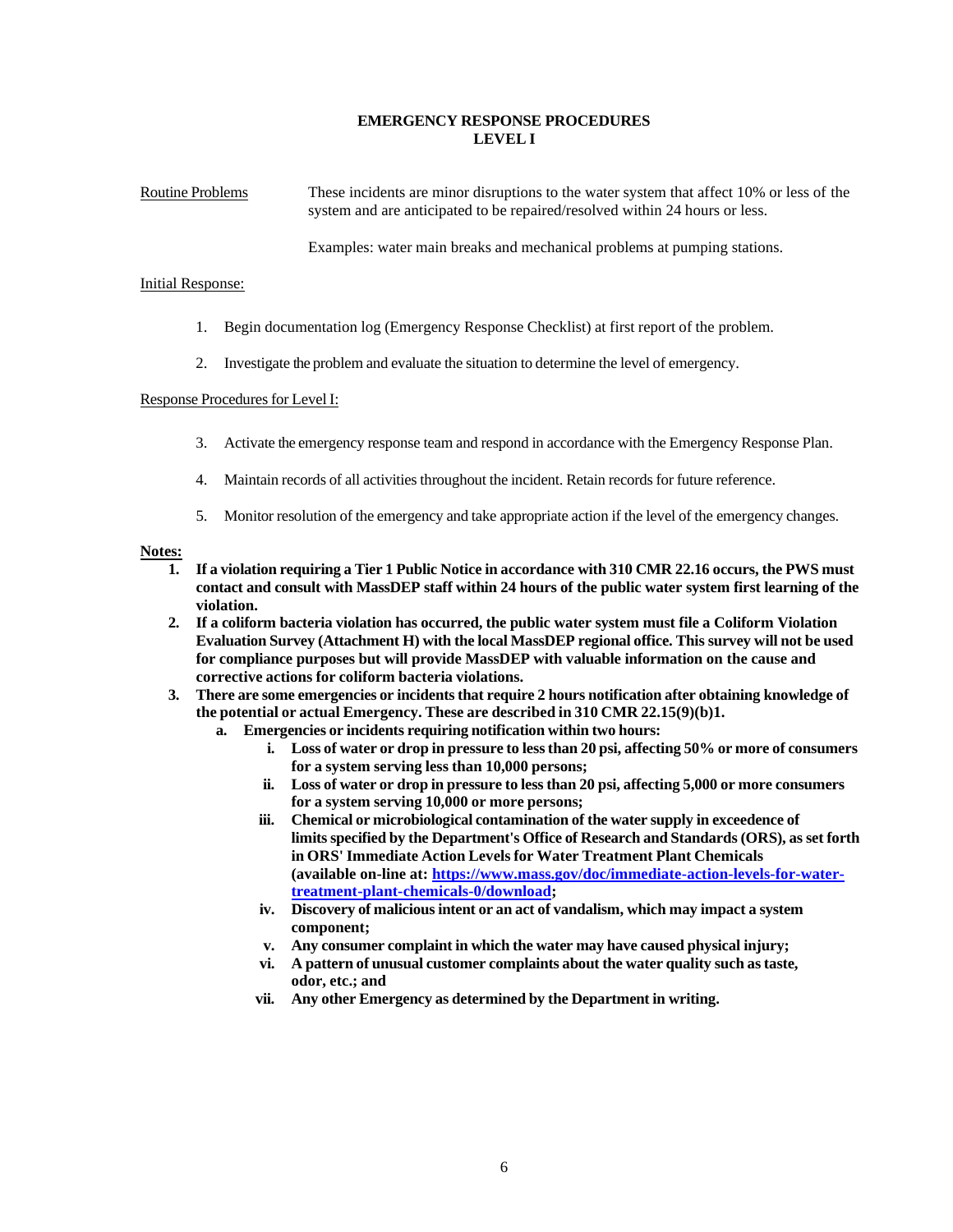# **EMERGENCY RESPONSE PROCEDURES LEVEL II**

Alert/Minor Emergencies These incidents are more significant disruptions to the water system that affect 50% or less of the system and are anticipated to be repaired/resolved within 72 hours or less.

> Examples: Local total coliform bacteria detection, major main breaks, multiple main breaks, major mechanical problems at pumping stations/treatment facility, or failure of chemical feed systems.

#### Initial Response:

- 1. Begin documentation log (Emergency Response Checklist) at first report of the problem.
- 2. Investigate the problem and evaluate the situation to determine the level of emergency.

# Response Procedures for Level II:

- 3. Activate the emergency response team and respond in accordance with the Emergency Response Plan.
- 4. Contact local responsible officials and authorities, including the MassDEP Regional Office, to inform them of conditions in the system and discuss any special actions that may be required. Such required actions may include, but are not limited to:
	- Collection of special water quality samples related to the nature of the emergency.
	- Collection of appropriate water quality samples at sites throughout the distribution system where problems have occurred. These samples must be taken both during and after the incident. If the problem is determined to be coliform bacteria related, follow the Coliform MCL Violation Determination flow chart contained in Attachment G.
	- Provide notification to parties affected by the incident.
	- Provide an alternate source of water to those affected by the incident, if needed.
	- Contact local news media to inform them of the incident, if needed.
	- Provide Public Notification of any violations of MassDEP regulations, as needed.
- 5. Contact local responsible officials and authorities, including MassDEP Regional Office, to inform them of the completion of repairs and results of all water quality testing.
- 6. Maintain records of all activities throughout the incident. Retain recordsfor future reference.
- 7. Monitor resolution of the emergency and take appropriate action if the level of the emergency changes.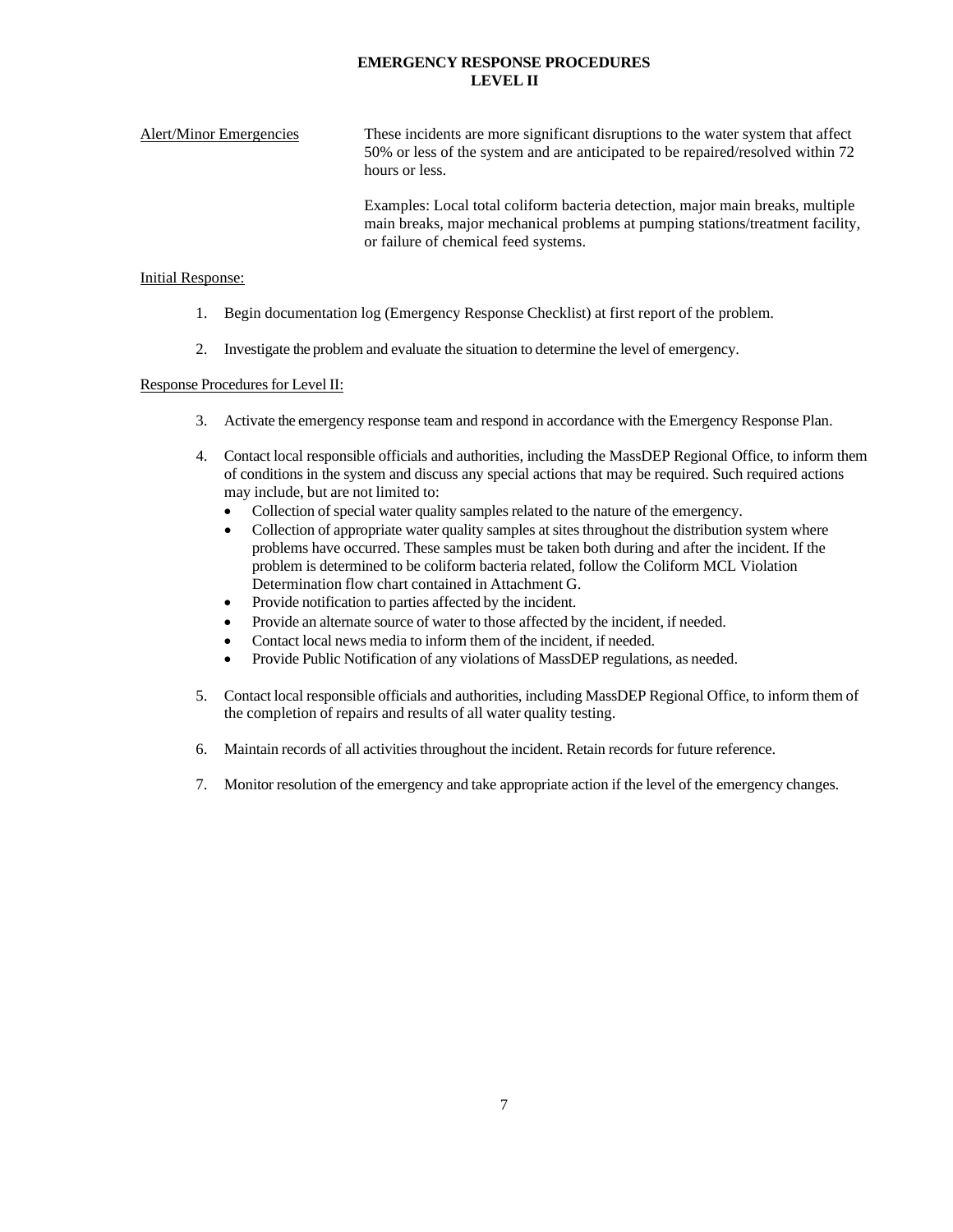#### **Notes:**

- 1. If a violation requiring a Tier 1 Public Notice in accordance with 310 CMR 22.16 occurs, the PWS **must contact and consult with MassDEP staff within 24 hours of the public water system first learning of the violation.**
- **2. If a coliform bacteria violation has occurred, the public water system must file a Coliform Violation Evaluation Survey (Attachment H) with the local MassDEP regional office. This survey will not be used for compliance purposes but will provide MassDEP with valuable information on the cause and corrective actions for coliform bacteria violations.**
- **3. There are some emergencies or incidents that require 2 hours notification after obtaining knowledge of the potential or actual Emergency. These are described in 310 CMR 22.15(9)(b)1.**
	- **a. Emergencies or incidents requiring notification within two hours:**
		- **i. Loss of water or drop in pressure to lessthan 20 psi, affecting 50% or more of consumersfor a system serving less than 10,000 persons;**
		- **ii. Loss of water or drop in pressure to lessthan 20 psi, affecting 5,000 or more consumersfor a system serving 10,000 or more persons;**
		- **iii. Chemical or microbiological contamination of the water supply in exceedance of limitsspecified by the Department's Office of Research and Standards(ORS), as set forth in ORS' Immediate Action Levels for Water Treatment Plant Chemicals (available on-line at: [https://www.mass.gov/doc/immediate-action-levels-for](https://www.mass.gov/doc/immediate-action-levels-for-water-treatment-plant-chemicals-0/download)[water-treatment-plant-chemicals-0/download;](https://www.mass.gov/doc/immediate-action-levels-for-water-treatment-plant-chemicals-0/download)**
		- **iv. Discovery of maliciousintent or an act of vandalism, which may impact a system component;**
		- **v. Any consumer complaint in which the water may have caused physical injury;**
		- **vi. A pattern of unusual customer complaints about the water quality such astaste, odor, etc.; and**
		- **vii. Any other Emergency as determined by the Department in writing.**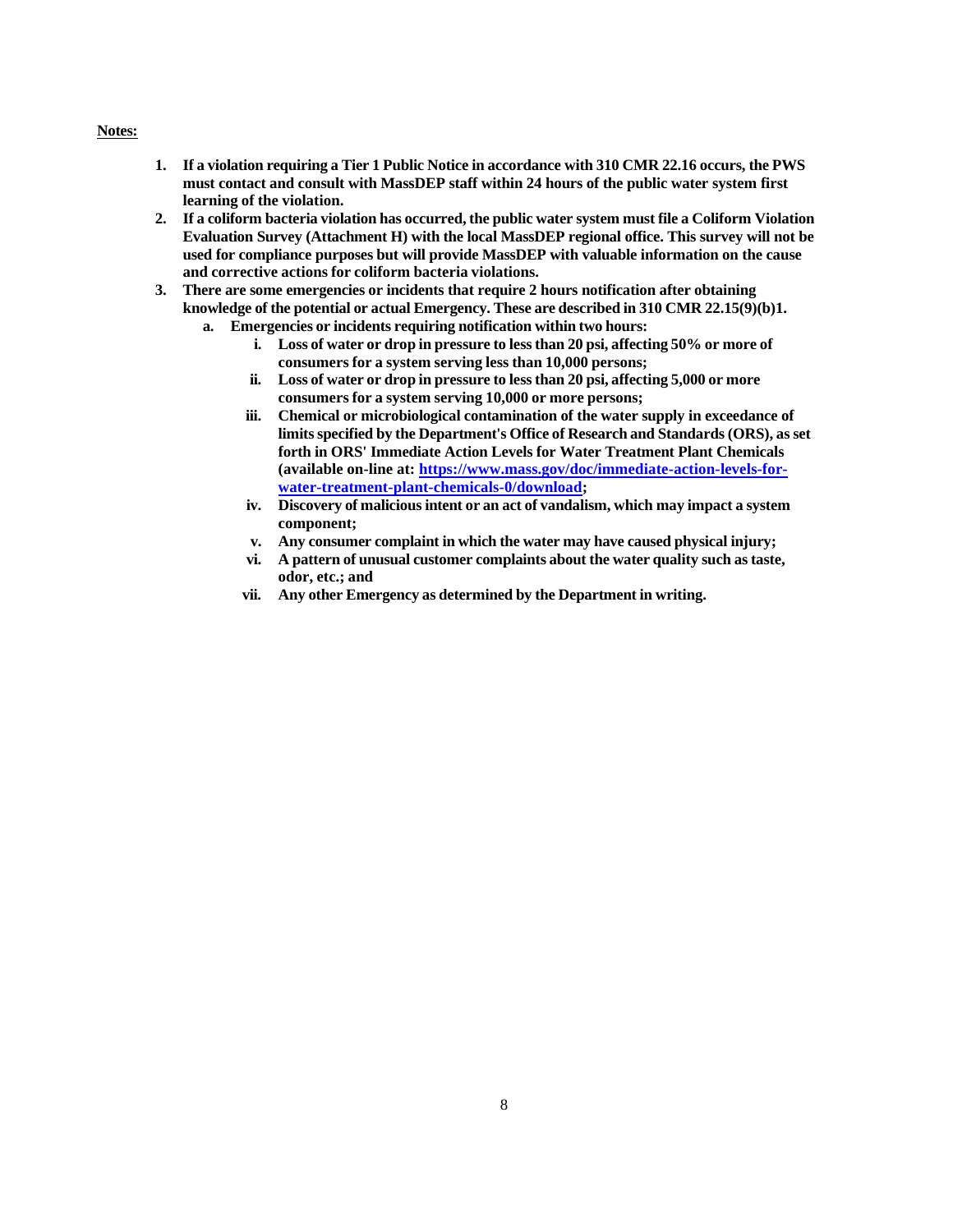# **EMERGENCY RESPONSE PROCEDURES LEVEL III**

Major Emergencies These incidents are very significant disruptions to the water system that affect more than 50% of the system and/or are anticipated to require more than 72 hours to be repaired/resolved. Major emergencies may require a Declaration of State of Water Supply Emergency and/or a Boil Water Order, Do Not Drink Order or Do Not Use Order. *MassDEP considers all incidents that result in a Boil Water Order, Do Not Drink Order or Do Not Use Order to be Level III incidents.*

> Examples: Break in major transmission main, loss or failure of treatment facility, loss of source (dam break, water supply shortage, contamination, etc.), loss of pressure in system, widespread total coliform bacteria outbreak, fecal coliform or E. Coli detection, or acts of vandalism.

#### Initial Response:

- 1. Begin documentation log (Emergency Response Checklist) at first report of the problem.
- 2. Investigate problem and evaluate the situation to determine the level of emergency.

# Response Procedures for Level III - Bacterial Contamination:

- 3. Initiate consultation with MassDEP and follow Public Notification requirements.
- 4. Activate emergency response team and respond in accordance with the Emergency Response Plan to collect samples and conduct preliminary analyses to determine potential contamination of the water supply. Use the data to follow the Coliform MCL Violation Determination flow chart contained in Attachment G.
	- 5. Contact local responsible officials and authorities, including MassDEP Regional Office, to inform them of conditionsin the system and discuss any special actions that may be required. Such required actions may include, but are not limited to:
	- Collection of special water quality samples related to the nature of the emergency.
	- Collection of bacteria samples at sites throughout the distribution system where problems have occurred. These samples may be taken both during and after the incident. If the problem is determined to be coliform bacteria related, follow the Coliform MCL Violation Determination flow chart contained in Attachment G.
	- Provide notification to parties affected by the incident.
	- With MassDEP approval, provide an alternate source of water if needed. Alternative water sources should be identified in the Emergency Response Plan and may include bottled water, interconnections with other water systems, tanked water, etc.
	- Contact local news media to inform them of incident, if needed.
	- If MassDEP issues a Declaration of State of Water Supply Emergency, Boil Water Order, Do Not Drink Order or Do Not Use Order, follow necessary procedures.
- 6. Once problem is identified, initiate actions to resolve the problem.
- 7. Contact local responsible officials and authorities, including MassDEP Regional Office, to inform them of completion of repairs and results of all water quality testing.
- 8. Maintain records of all activities throughout the incident. Retain records for future reference.
- 9. Monitor resolution of the emergency and take appropriate action if the level of the emergency changes.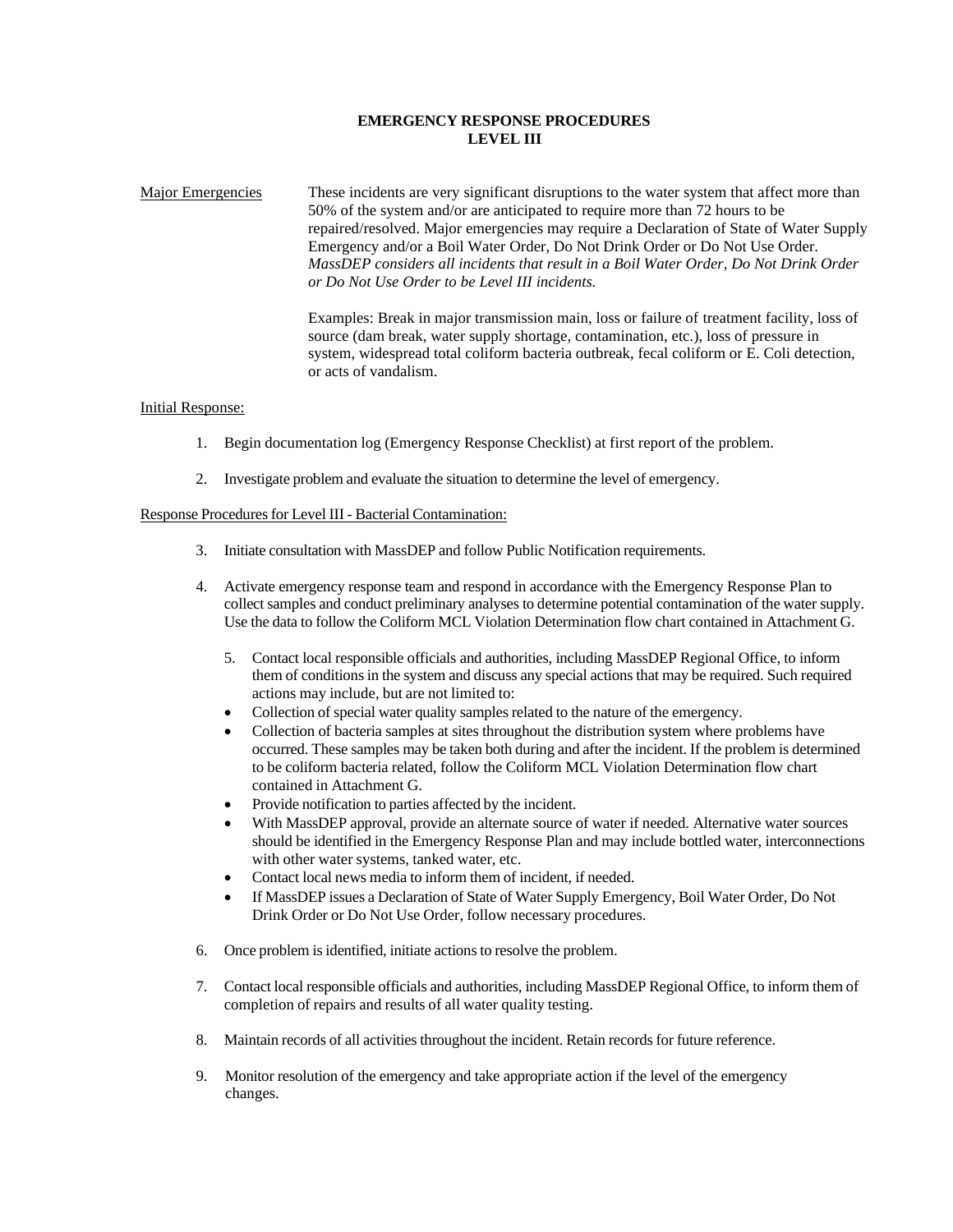# **EMERGENCY RESPONSE PROCEDURES LEVEL III (continued)**

## <span id="page-9-0"></span>Response Procedures for Level III - Equipment/System Failure:

- 9. Activate emergency response team to evaluate the extent of the problem and determine the type and quantity of support needed to initiate corrective action.
- 10. Contact local responsible officials, including MassDEP Regional Office, to inform them of conditions in the system and discuss any special actions that may be required. Such required actions may include, but are not limited to:
	- Conduct preliminary water quality analyses to determine potential contamination of the water supply as a result of the system failure.
	- Provide notification to parties affected by the incident.
	- With MassDEP approval, provide an alternate source of water if needed. Alternative water sources should be identified in the Emergency Response Plan and may include bottled water, interconnections with other water systems, tanked water, etc.
	- Contact local news media to inform them of incident, if needed.
	- If MassDEP issues a Declaration of State of Water Supply Emergency or Boil Water Order or Do not Drink Order, follow necessary procedures.
- 11. Once problem is identified, initiate actions to resolve the problem.
- 12. Contact local responsible officials and authorities, including MassDEP Regional Office, to inform them of completion of repairs and results of all water quality testing.
- 13. Maintain records of all activities throughout the incident. Retain records for future reference.
- 14. Monitor resolution of the emergency and take appropriate action if the level of the emergency changes.

#### **Notes:**

- 1. If a violation requiring a Tier 1 Public Notice in accordance with 310 CMR 22.16 occurs, the PWS must **contact and consult with MassDEP staff within 24 hours of the public water system first learning of the violation.**
- **2. If a coliform bacteria violation has occurred, the public water system must file a Coliform Violation Evaluation Survey (Attachment H) with the local MassDEP regional office. This survey will not be used for compliance purposes but will provide MassDEP with valuable information on the cause and corrective actions for coliform bacteria violations.**
- **3. There are some emergencies or incidentsthat require 2 hours notification after obtaining knowledge of the potential or actual Emergency. These are described in 310 CMR 22.15(9)(b)1.**
	- **a. Emergencies or incidents requiring notification within two hours:**
		- **i. Loss of water or drop in pressure to lessthan 20 psi, affecting 50% or more of consumers for a system serving less than 10,000 persons;**
		- **ii. Loss of water or drop in pressure to lessthan 20 psi, affecting 5,000 or more consumers for a system serving 10,000 or more persons;**
		- **iii. Chemical or microbiological contamination of the water supply in exceedence of limitsspecified by the Department's Office of Research and Standards(ORS), as set forth in ORS' Immediate Action Levelsfor Water Treatment Plant Chemicals (available on-line at: [https://www.mass.gov/doc/immediate-action-levels-for-water](https://www.mass.gov/doc/immediate-action-levels-for-water-treatment-plant-chemicals-0/download)[treatment-plant-chemicals-0/download;](https://www.mass.gov/doc/immediate-action-levels-for-water-treatment-plant-chemicals-0/download)**
		- **iv. Discovery of maliciousintent or an act of vandalism, which may impact a system component;**
		- **v. Any consumer complaint in which the water may have caused physical injury;**
		- **vi. A pattern of unusual customer complaints about the water quality such astaste, odor, etc.; and**
		- **vii. Any other Emergency as determined by the Department in writing.**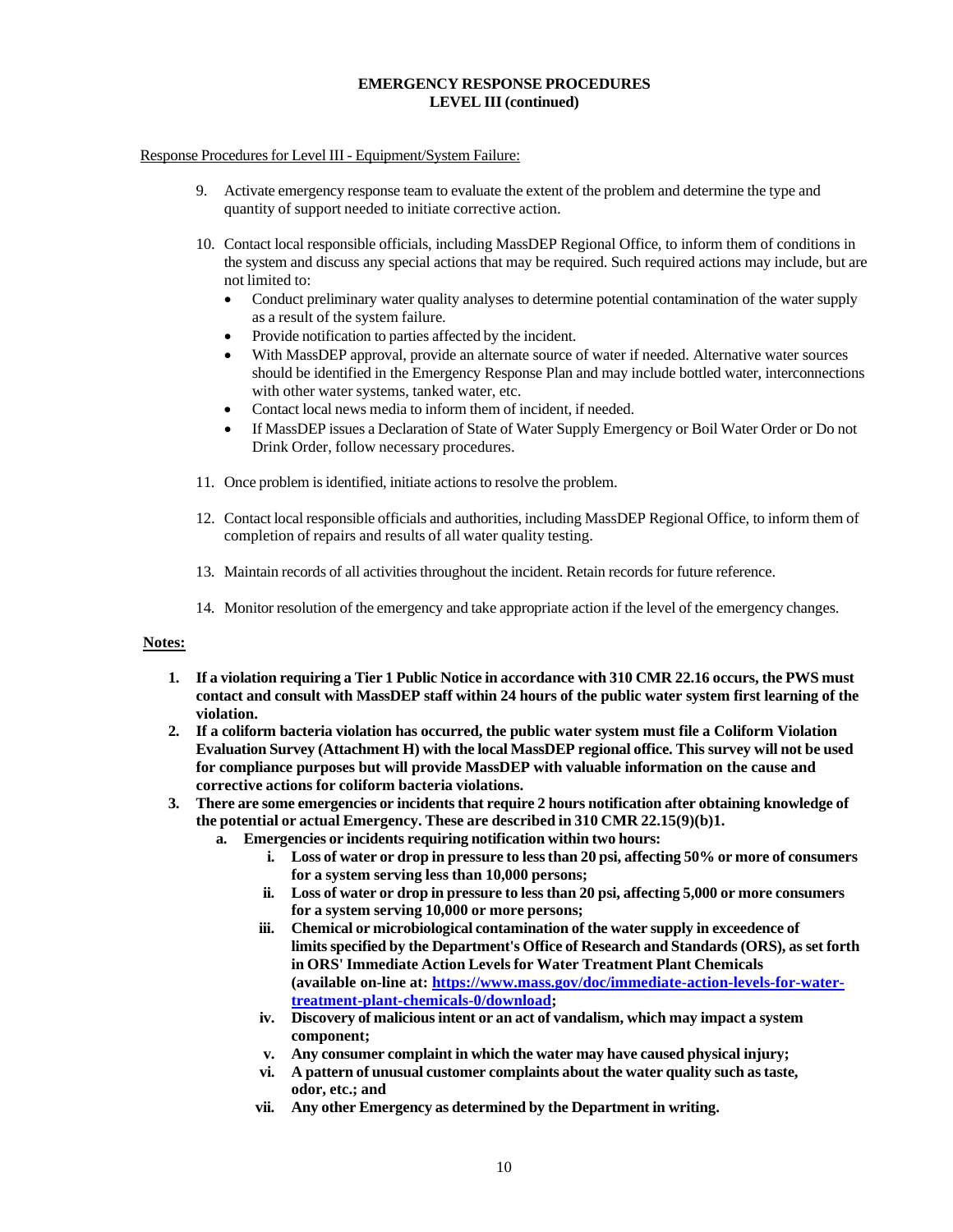# **EMERGENCY RESPONSE PROCEDURES LEVEL IV**

Natural Disasters These incidents are generally caused by a widespread meteorological or geological event that disrupts the water system affecting more than 50% of the system and/or requiring more than one week for recovery of services. Such events may cause structural damage to a treatment facility or contaminate a source with untreated sewage, toxic chemical, or radioactive material. A Declaration of State of Water Supply Emergency and/or a Boil Water Order or Do Not Drink Order are likely to be required.

Examples: Hurricanes, tornadoes, earthquakes, or floods.

If the disruption of the system causes equipment failure and/or contamination caused by bacteriological activity, follow the emergency response procedures for Level III. If the contamination is caused by chemical compound(s), use the following procedure:

#### Initial Response:

- 1. Begin documentation log (Emergency Response Checklist) at first report of the problem.
- 2. Investigate problem and evaluate the situation to determine the extent of impact on the water system. Collect water samples for analyses to determine if it is contaminated and the type of contamination.

#### Response Procedures for Level IV - Chemical Contamination:

- 3. If possible, remove the affected water supply source or close the distribution system until it can be fully evaluated for contamination.
- 4. Contact MassDEP Regional Office for further instructions.
- 5. Inform proper local and state authorities/agencies, activate response team immediately and respond in accordance with the Emergency Response Plan. The responsible authority or authorities will issue the necessary "Orders". See Attachment D - ProceduresInvolving Outside Agencies and Personnel.
- 6. Inform the public through the local/regional electronic media about the emergency, affected area, and alternative water supply. Keep the public informed about new developmentsthrough "special reports and public service news".
- 7. With MassDEP approval, activate alternative water supply such as bottled water, interconnections with other water systems, tanked water, etc.
- 8. Evaluate the situation to brief the authorities and inform the public. If necessary, take other precautionary measures to safeguard public health.
- 9. Collect new samplesfor analyses and put in place a monitoring system to ensure a safe water quality.
- 10. Maintain records of all activities throughout the incident. Retain records for future reference.
- 11. Monitor resolution of the emergency and take appropriate action if the level of the emergency changes.
- 12. Complete the checklist and attach the necessary forms/memoranda. Send to MassDEP Regional Office two (2) copies of the completed checklist and all attachments. It will not be necessary to send this specific emergency information to MassDEP if some other process will provide the necessary reporting (i.e. Emergency Declaration Procedure).

**Notes:**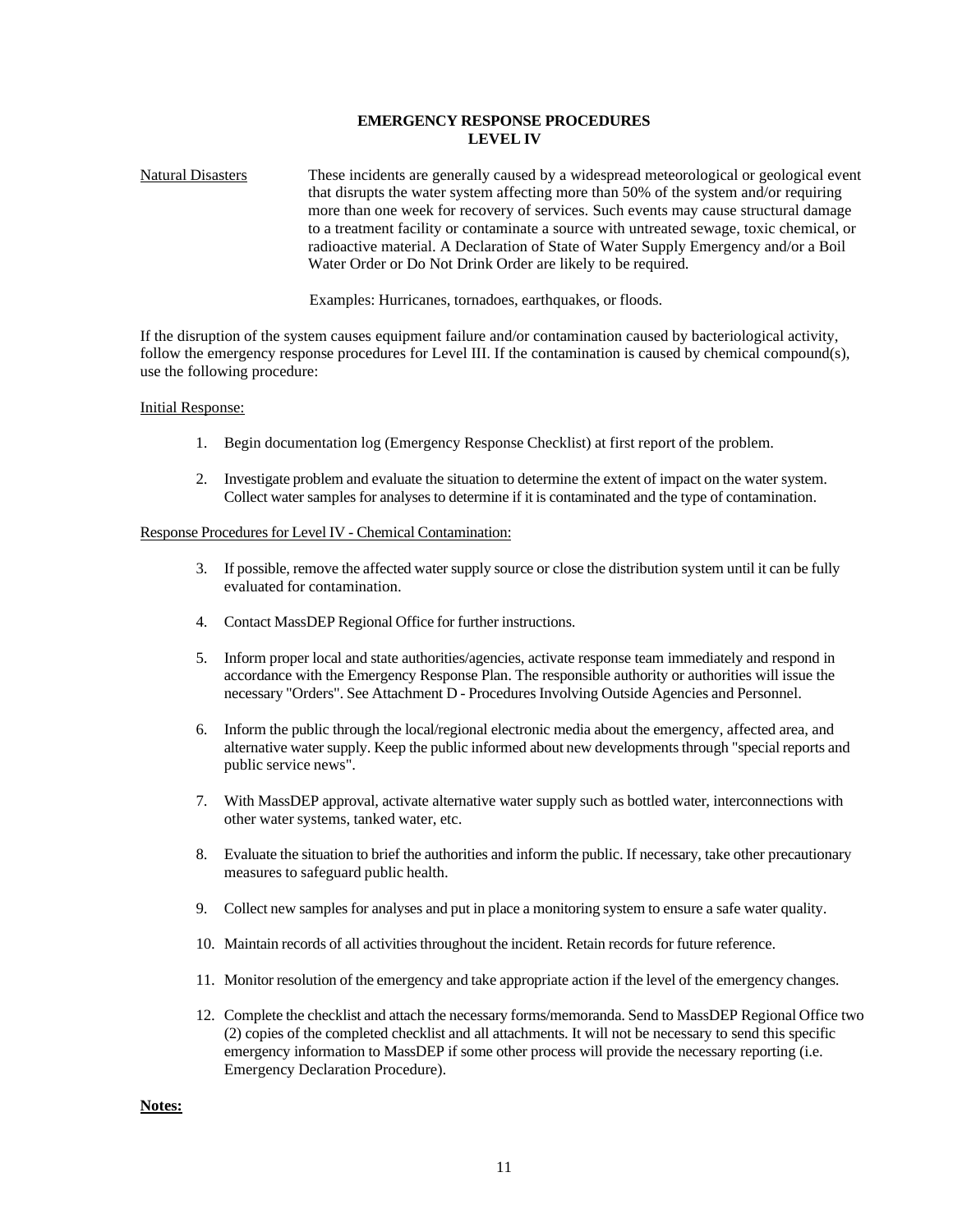- 1. If a violation requiring a Tier 1 Public Notice in accordance with 310 CMR 22.16 occurs, the PWS must **contact and consult with MassDEP staff within 24 hours of the public water system first learning of the violation.**
- **2. If a coliform bacteria violation has occurred, the public water system must file a Coliform Violation Evaluation Survey (Attachment H) with the local MassDEP regional office. This survey will not be used for compliance purposes but will provide MassDEP with valuable information on the cause and corrective actions for coliform bacteria violations.**
- **3. There are some emergencies or incidentsthat require 2 hours notification after obtaining knowledge of the potential or actual Emergency. These are described in 310 CMR 22.15(9)(b)1.**
	- **a. Emergencies or incidents requiring notification within two hours:**
		- **i. Loss of water or drop in pressure to lessthan 20 psi, affecting 50% or more of consumers for a system serving less than 10,000 persons;**
		- **ii. Loss of water or drop in pressure to lessthan 20 psi, affecting 5,000 or more consumers for a system serving 10,000 or more persons;**
		- **iii. Chemical or microbiological contamination of the water supply in exceedence of limitsspecified by the Department's Office of Research and Standards(ORS), as set forth in ORS' Immediate Action Levelsfor Water Treatment Plant Chemicals (available on-line at: [https://www.mass.gov/doc/immediate-action-levels-for-water](https://www.mass.gov/doc/immediate-action-levels-for-water-treatment-plant-chemicals-0/download)[treatment-plant-chemicals-0/download;](https://www.mass.gov/doc/immediate-action-levels-for-water-treatment-plant-chemicals-0/download)** 0/download
		- **iv. Discovery of maliciousintent or an act of vandalism, which may impact a system component;**
		- **v. Any consumer complaint in which the water may have caused physical injury;**
		- **vi. A pattern of unusual customer complaints about the water quality such astaste, odor, etc.; and**
		- **vii. Any other Emergency as determined by the Department in writing.**

For more on chapter 22.15 and these requirements, please follow the link below and refer to pg. 192. **<https://www.mass.gov/doc/310-cmr-22-drinking-water/download>**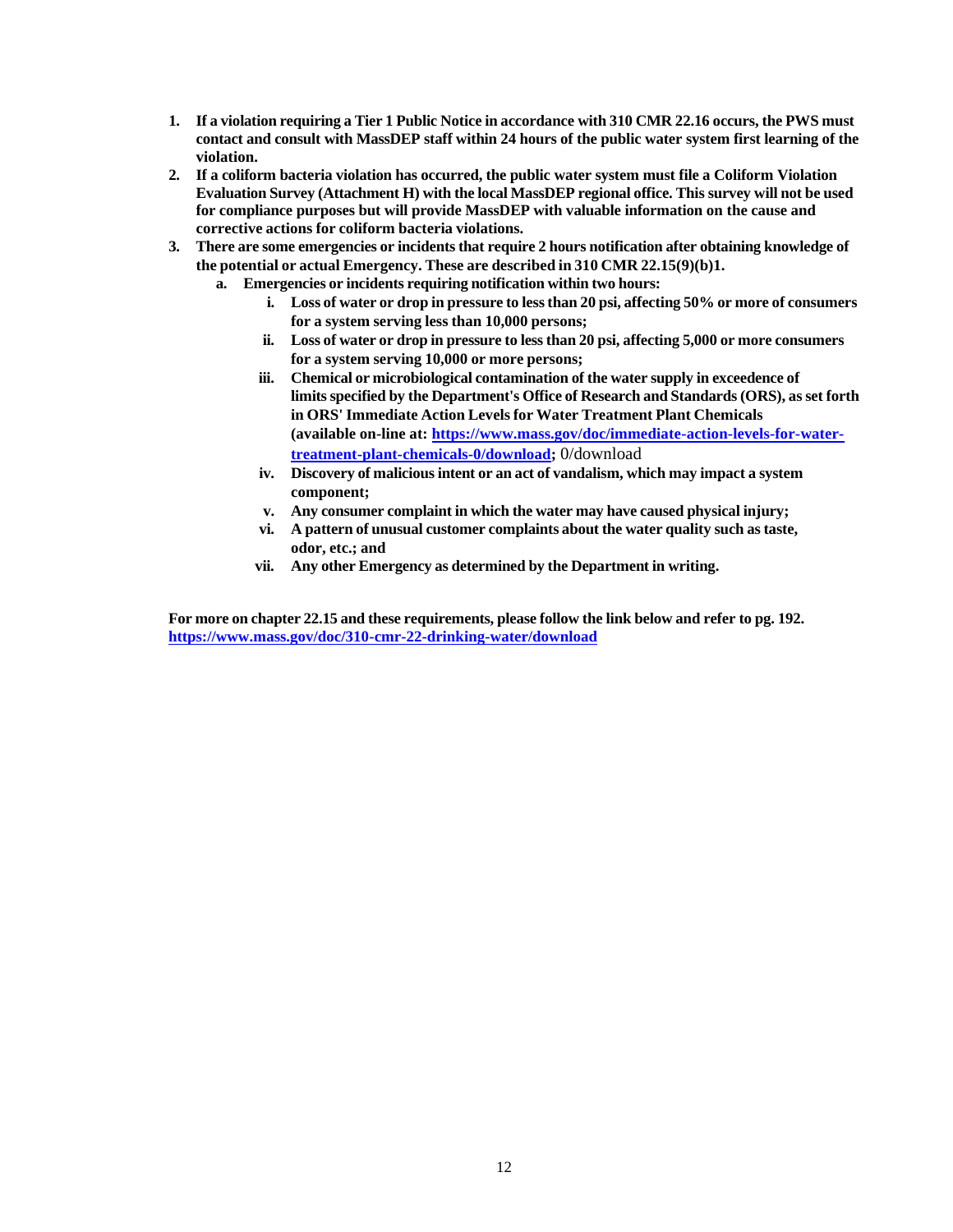# **EMERGENCY RESPONSE PROCEDURES LEVEL V**

Nuclear Disasters/ These incidents involve large and uncontrolled releases of radioactive material Major Terrorist Acts or compounds into the environment/water supply source or deliberate acts that impair a water system (i.e. terrorism). In the case of a nuclear disaster, surface water supplies within a 50-mile radius of a nuclear power plant experiencing such a release may be immediately contaminated. Groundwater supplies may remain safe for a period of time. A Declaration of Water Supply Emergency and/or a Do Not Drink Order are likely to be required.

> Examples: Nuclear power plant release to the environment or deliberate release of highly toxic materials to a water supply.

# Initial Response:

- 1. Begin documentation log (Emergency Response Checklist) at first report of the problem.
- 2. Investigate problem and evaluate the situation to determine the extent of impact on the water system. Collect water samples for analyses to determine if it is contaminated and the type of contamination.

#### Response Procedures for Level V:

- 3. If possible, remove the affected water supply source or close the distribution system until it can be fully evaluated for contamination.
- 4. Be prepared to follow the directives issued by the Massachusetts Emergency Management Agency on the Emergency Broadcast network; and provide the necessary assistance to this agency. At a minimum, the directives will advise the public:
	- Not to use surface or ground water until the source is analyzed and approved to be safe for human or animal consumption.
	- Limit the ingestion of water stored in closed containers or bottled water until after it has been tested and approved for consumption.
- 5. MassDEP and/or the Department of Public Health will provide technical assistance and provide information on testing water sources to ensure that they are safe for consumption.
- 6. Maintain records of all activities throughout the incident. Retain records for future reference.
- 7. Monitor resolution of the emergency and take appropriate action if the level of the emergency changes.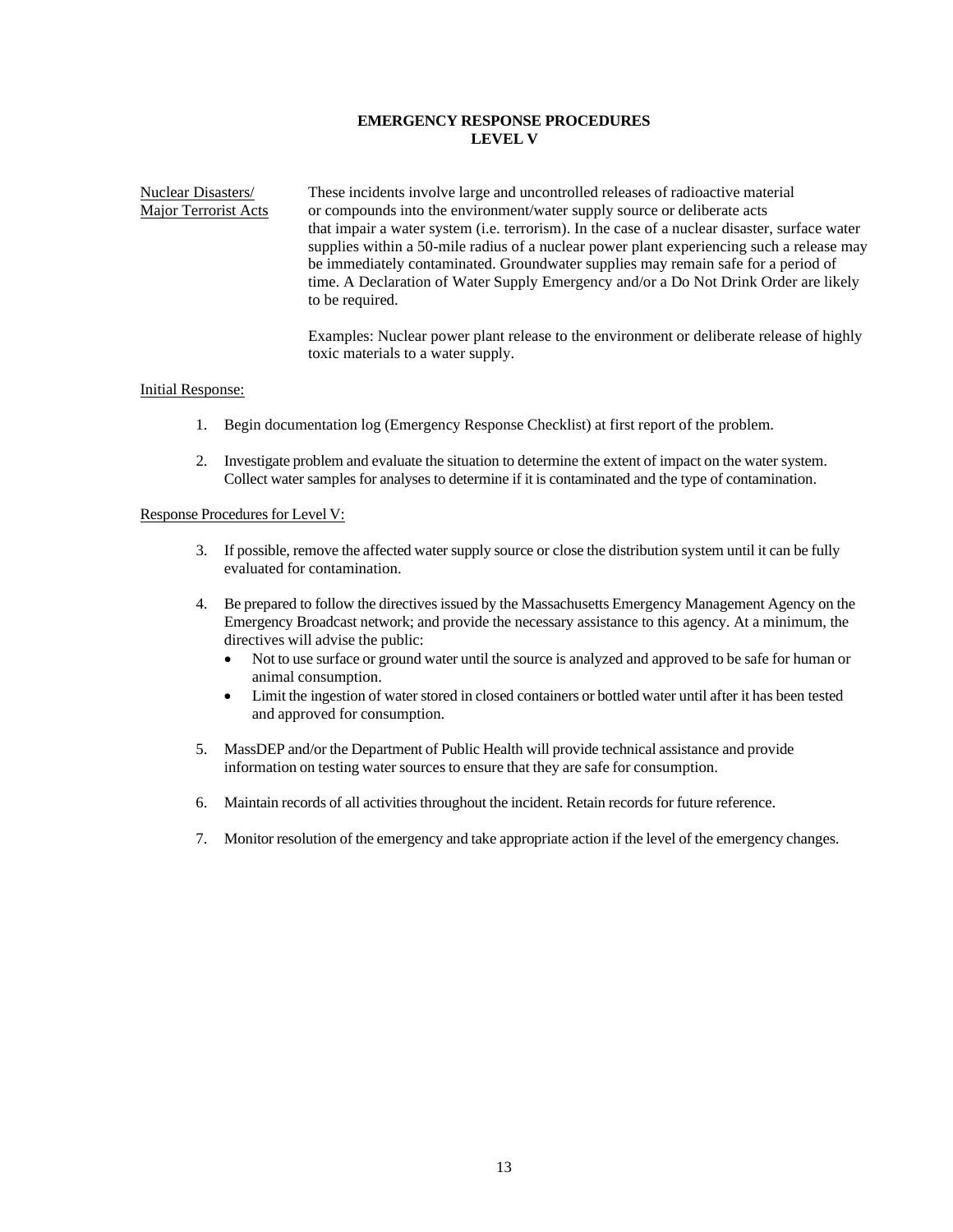#### **Notes:**

- **1. All threats against a water system must be reported to the State Police and Federal Bureau of Investigation immediately.**
- **2. Terrorist actsfound to be minor in nature may be reduced to a lower level and follow the appropriate emergency response procedures.**
- 3. If a violation requiring a Tier 1 Public Notice in accordance with 310 CMR 22.16 occurs, the PWS **must contact and consult with MassDEP staff within 24 hours of the public water system first learning of the violation.**
- **4. If a coliform bacteria violation has occurred, the public water system must file a Coliform Violation Evaluation Survey (Attachment H) with the local MassDEP regional office. This survey will not be used for compliance purposes but will provide MassDEP with valuable information on the cause and corrective actions for coliform bacteria violations.**
- **5. There are some emergencies or incidentsthat require 2 hours notification after obtaining knowledge of the potential or actual Emergency. These are described in 310 CMR 22.15(9)(b)1.**
	- **a. Emergencies or incidents requiring notification within two hours:**
		- **i. Loss of water or drop in pressure to less than 20 psi, affecting 50% or more of consumers for a system serving less than 10,000 persons;**
		- **ii. Loss of water or drop in pressure to less than 20 psi, affecting 5,000 or more consumers for a system serving 10,000 or more persons;**
	- **iii. Chemical or microbiological contamination of the water supply in exceedence of limits specified by the Department's Office of Research and Standards (ORS), as set forth in ORS' Immediate Action Levels for Water Treatment Plant Chemicals (available on-line at: [https://www.mass.gov/doc/immediate-action-levels-for-water-treatment-plant-chemicals-](https://www.mass.gov/doc/immediate-action-levels-for-water-treatment-plant-chemicals-0/download)[0/download;](https://www.mass.gov/doc/immediate-action-levels-for-water-treatment-plant-chemicals-0/download)**
	- **iv. Discovery of malicious intent or an act of vandalism, which may impact a system component;**
	- **v. Any consumer complaint in which the water may have caused physical injury;**
	- **vi. A pattern of unusual customer complaints about the water quality such as taste, odor, etc.; and**
	- **vii. Any other Emergency as determined by the Department in writing.**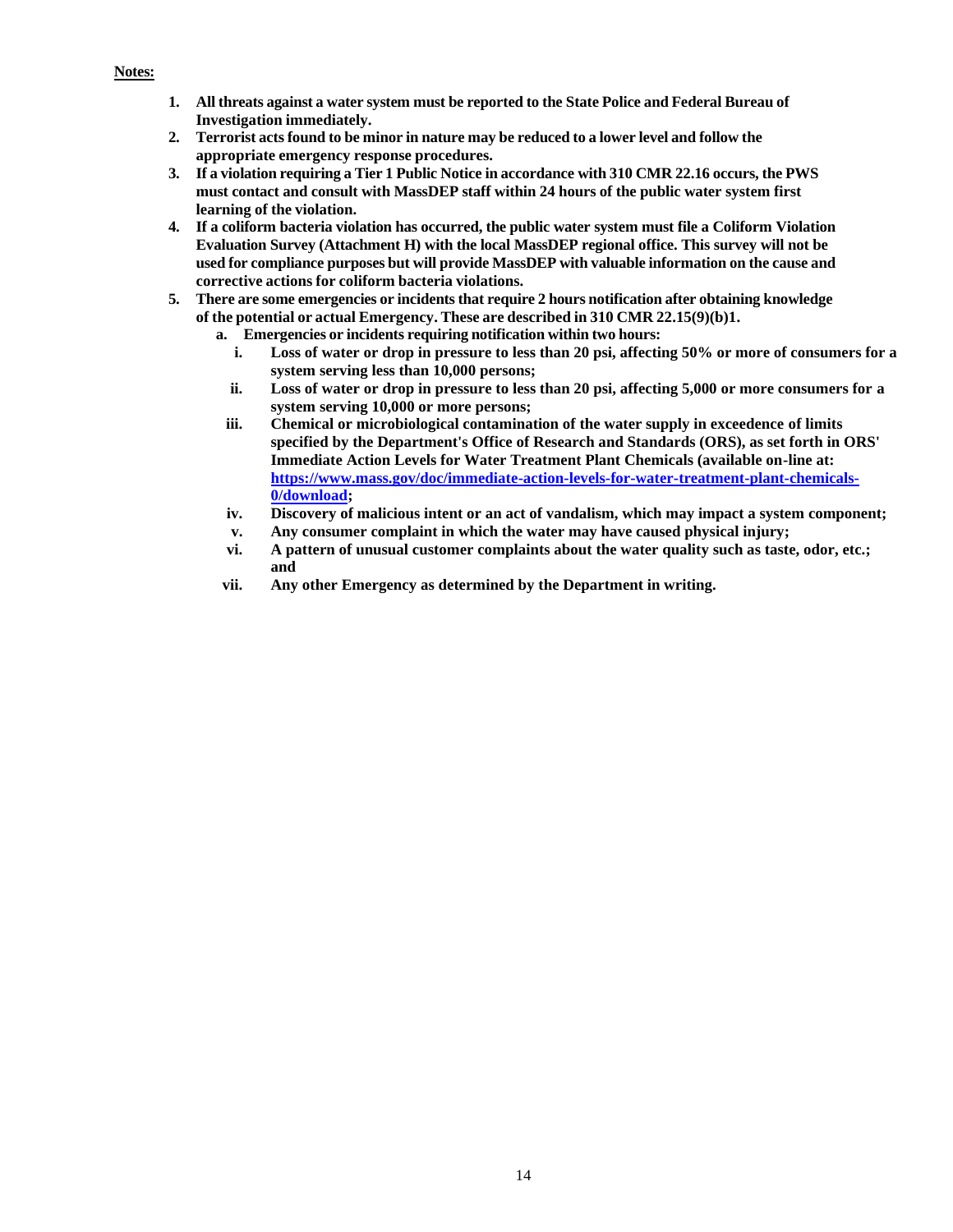# **ATTACHMENT A LOCAL AUTHORITES AND DEPARTMENTS - EMERGENCY TELEPHONE NUMBERS**

| City/Town:                                   |                         | PWS Name: PWS ID #: |                    |
|----------------------------------------------|-------------------------|---------------------|--------------------|
| <b>Local Authorities:</b>                    |                         |                     |                    |
| Fire Department                              | Name                    | Title               | Telephone          |
|                                              | $\overline{\text{Fax}}$ | Email               |                    |
| Police Department                            | Name                    | Title               | Telephone          |
|                                              | $\overline{\text{Fax}}$ | Email               |                    |
| <b>Health Department</b>                     |                         |                     |                    |
|                                              | Name                    | Title               | Telephone          |
|                                              | $\overline{\text{Fax}}$ | Email               |                    |
|                                              | Cell Phone              | Pager               |                    |
| Town Official(s)/<br>Elected Official(s)     | Name                    | Title               | Telephone          |
|                                              | $\overline{Fax}$        | Email               |                    |
|                                              | Cell Phone              | Pager               |                    |
|                                              | Name                    | <b>Title</b>        | Telephone          |
|                                              | $\overline{Fax}$        | Email               |                    |
|                                              | Cell Phone              | Pager               |                    |
|                                              | Name                    | Title               | Telephone          |
|                                              | $\overline{\text{Fax}}$ | Email               |                    |
|                                              | Cell Phone              | Pager               |                    |
| <b>Water Supply Responsible Authorities:</b> |                         | w - work telephone  | h - home telephone |
| Superintendent                               | Name                    |                     | $w_1$ $h_2$        |
|                                              | Fax                     | Email               |                    |
|                                              | Cell Phone              | Pager               |                    |

(Attach additional sheets if needed)

**\*Include Area Code on All Telephone Numbers**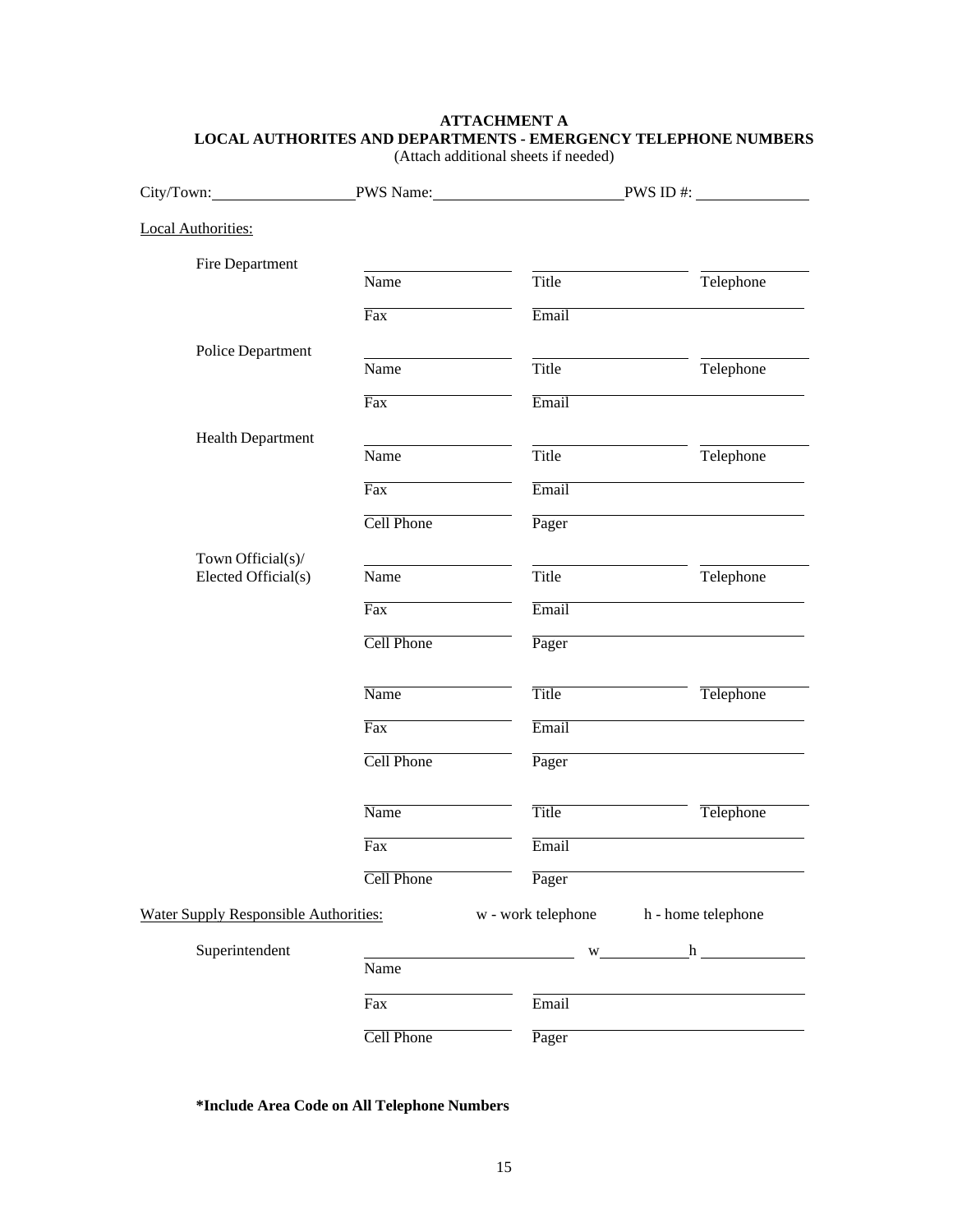| Assist. Superintendent     |                         |       | $w_$ h    |
|----------------------------|-------------------------|-------|-----------|
|                            | Name                    |       |           |
|                            | Fax                     | Email |           |
|                            | Cell Phone              | Pager |           |
| Primary Operator           |                         |       |           |
|                            | Name                    |       |           |
|                            | Fax                     | Email |           |
|                            | <b>Cell Phone</b>       | Pager |           |
| Secondary Operator         |                         |       | $w$ h     |
|                            | Name                    |       |           |
|                            | Fax                     | Email |           |
|                            | Cell Phone              | Pager |           |
| Local News Media:          |                         |       |           |
| Newspapers                 | Name                    |       | Telephone |
|                            | $\overline{Fax}$        | Email |           |
|                            | Cell Phone              | Pager |           |
|                            |                         |       |           |
|                            | Name                    |       | Telephone |
|                            | $\overline{\text{Fax}}$ | Email |           |
|                            | <b>Cell Phone</b>       | Pager |           |
| Radio Stations             |                         |       |           |
|                            | Name                    |       | Telephone |
|                            | Fax                     | Email |           |
|                            | Name                    |       | Telephone |
|                            |                         |       |           |
|                            | Fax                     | Email |           |
| <b>Television Stations</b> |                         |       |           |
|                            | Name                    |       | Telephone |
|                            | $\overline{\text{Fax}}$ | Email |           |
|                            | Name                    |       | Telephone |
|                            |                         |       |           |
|                            | Fax                     | Email |           |

**\*Include Area Code on All Telephone Numbers**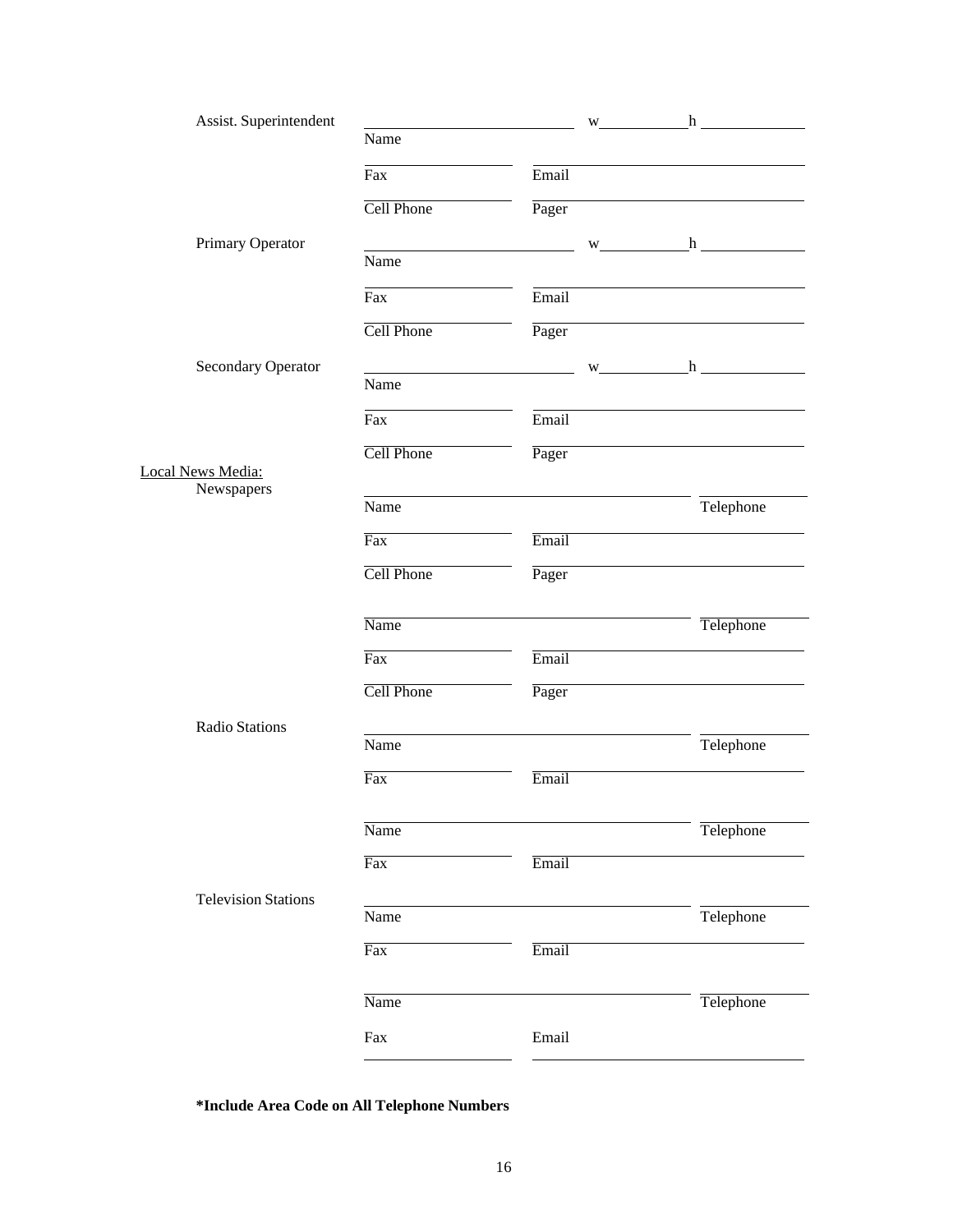| Other (i.e. Short-wave<br>Radio Operators | Name |       | Telephone |
|-------------------------------------------|------|-------|-----------|
|                                           | Fax  | Email |           |
|                                           | Name |       | Telephone |
|                                           | Fax  | Email |           |

**Other Emergency Contacts:** 

Special Users (i.e. Schools, Hospitals, Nursing Homes, Prisons, Others)

| Name                          | Address                                                            | Telephone |
|-------------------------------|--------------------------------------------------------------------|-----------|
| Name                          | Address                                                            | Telephone |
| <b>Waterworks Contractors</b> |                                                                    |           |
| Name                          | Address                                                            | Telephone |
| Name                          | Address                                                            | Telephone |
| Name                          | Address                                                            | Telephone |
| Name                          | Address                                                            |           |
|                               |                                                                    | Telephone |
|                               | Replacement Equipment (Rental/Purchase) and Repair Parts Suppliers |           |
| Name                          | Address                                                            | Telephone |
| Name                          | Address                                                            | Telephone |

**\*Include Area Code on All Telephone Numbers**

**Please complete all items on this form, return two (2) copies to the MassDEP Boston Drinking Water Program Office with your Annual Statistical Report and keep a copy in an accessible location with the rest of your emergency response information. Please keep this information updated.**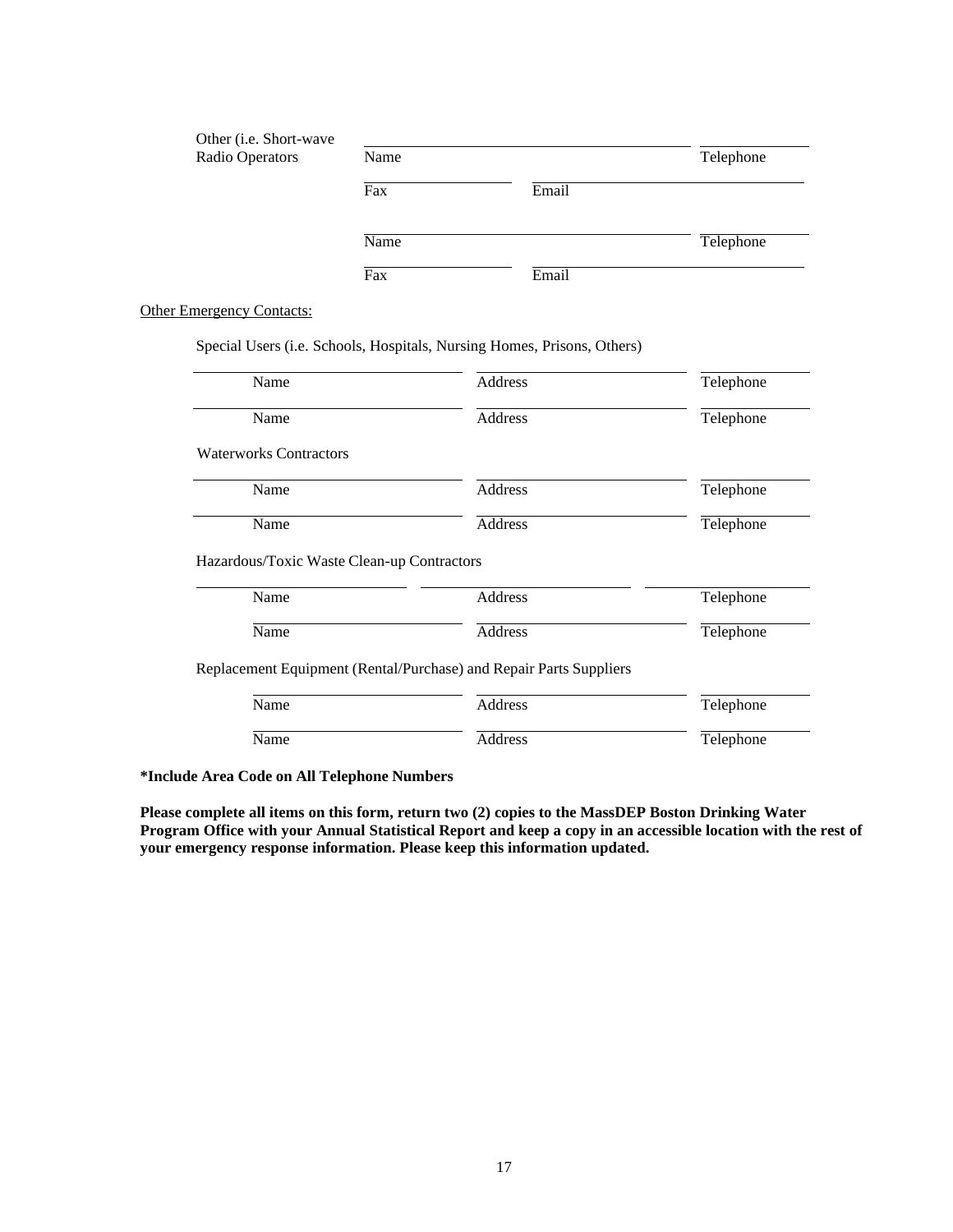# **ATTACHMENT B LIST OF STATE AND FEDERAL AGENCIES CONTACT INFORMATION**

# State Agencies:

| Department of Environmental Protection - Drinking Water Program Offices                       |
|-----------------------------------------------------------------------------------------------|
|                                                                                               |
| Northeast Region (Wilmington) (978) 694-3200* Email:                                          |
|                                                                                               |
|                                                                                               |
|                                                                                               |
|                                                                                               |
|                                                                                               |
| Massachusetts Emergency Management Agency (888) 304-1133** Email:                             |
| Federal Agencies:                                                                             |
|                                                                                               |
|                                                                                               |
|                                                                                               |
|                                                                                               |
| Centers for Disease Control and Prevention (Atlanta, Georgia (800) 311-3435* Email:           |
| Federal Aviation Administration (Accident Reporting)  (781) 238-7001**Email:                  |
| Department of Homeland Security (DHS)/                                                        |
| Cybersecurity and Infrastructure Security Agency (CISA) (888)-282-0870 Email_________________ |

\* Day Time

\*\* 24 Hours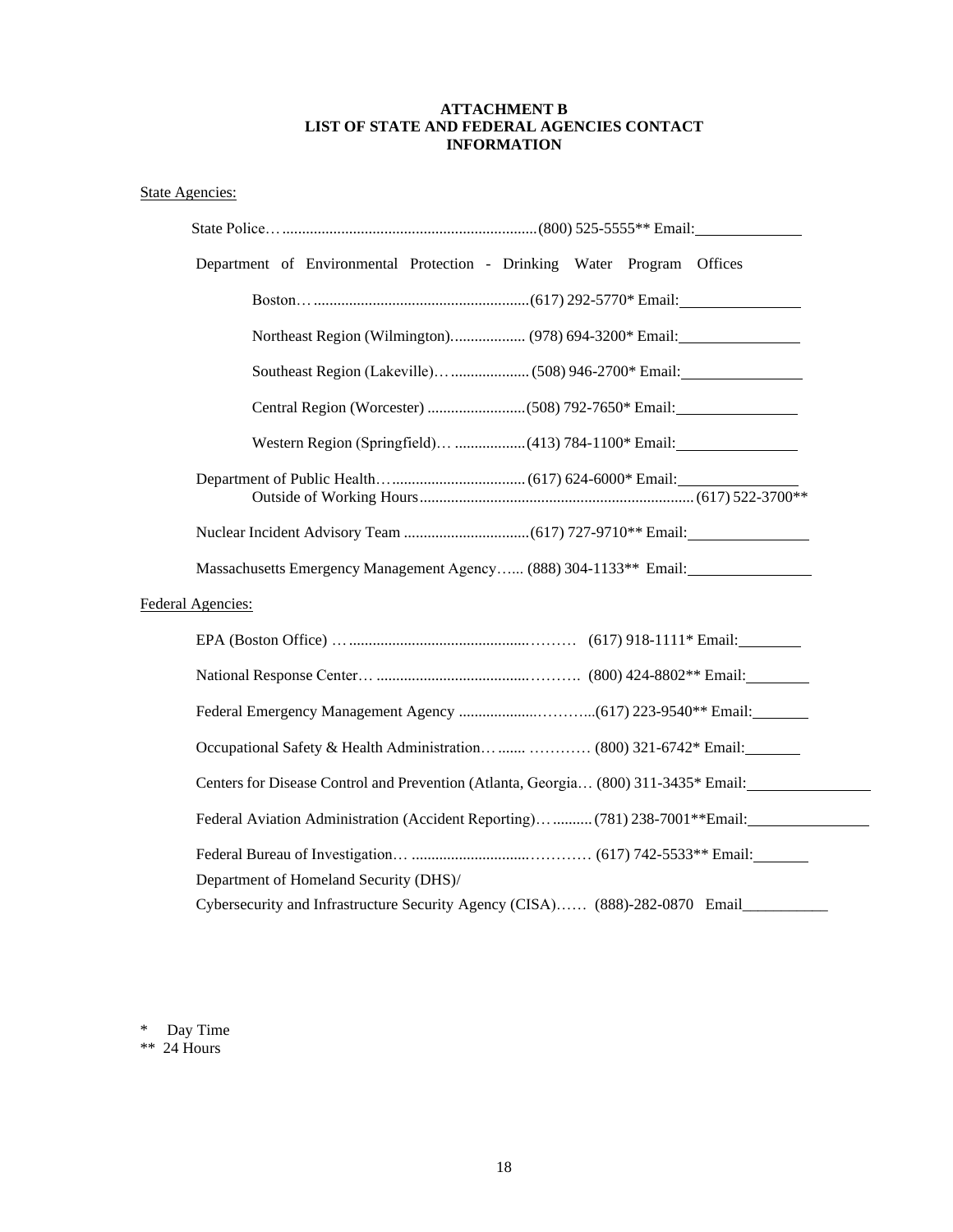# **ATTACHMENT C PROCEDURES FOR CONTACTING MassDEP**

**MassDEP may be contacted 24 hours/day, seven day per week by using the procedures in Section A of this Attachment during regular working hours or by using the procedures in Section B during all other hours.**

A. During Working Hours - Monday to Friday (9:00 AM to 5:00 PM):



- \* All threats or suspected acts of terrorism against a water system must be reported to the Local Police or State Police immediately. Local and State Police will determine if the Federal Bureau of Investigation will be notified.
- \*\* Calls made directly to the Boston Office will be referred to the specific regional office.
- \*\*\* WES will only be contacted by the Regional or Divisional Director or their designee, if deemed necessary, and will give advice on the necessary chemical analysis to be taken and will also decide which analyses can be done by WES.
- \*\*\*\* The Bureau of Waste Site Cleanup (BWSC)/Emergency Response will be contacted whenever there is a spill, release of oil and/or hazardous material. The Drinking Water Program will work with the BWSC/Emergency Response until the end of situation. Each Bureau should exchange copies of all reports written as a result of the situation (i.e. spill reports and water supply emergency data reports).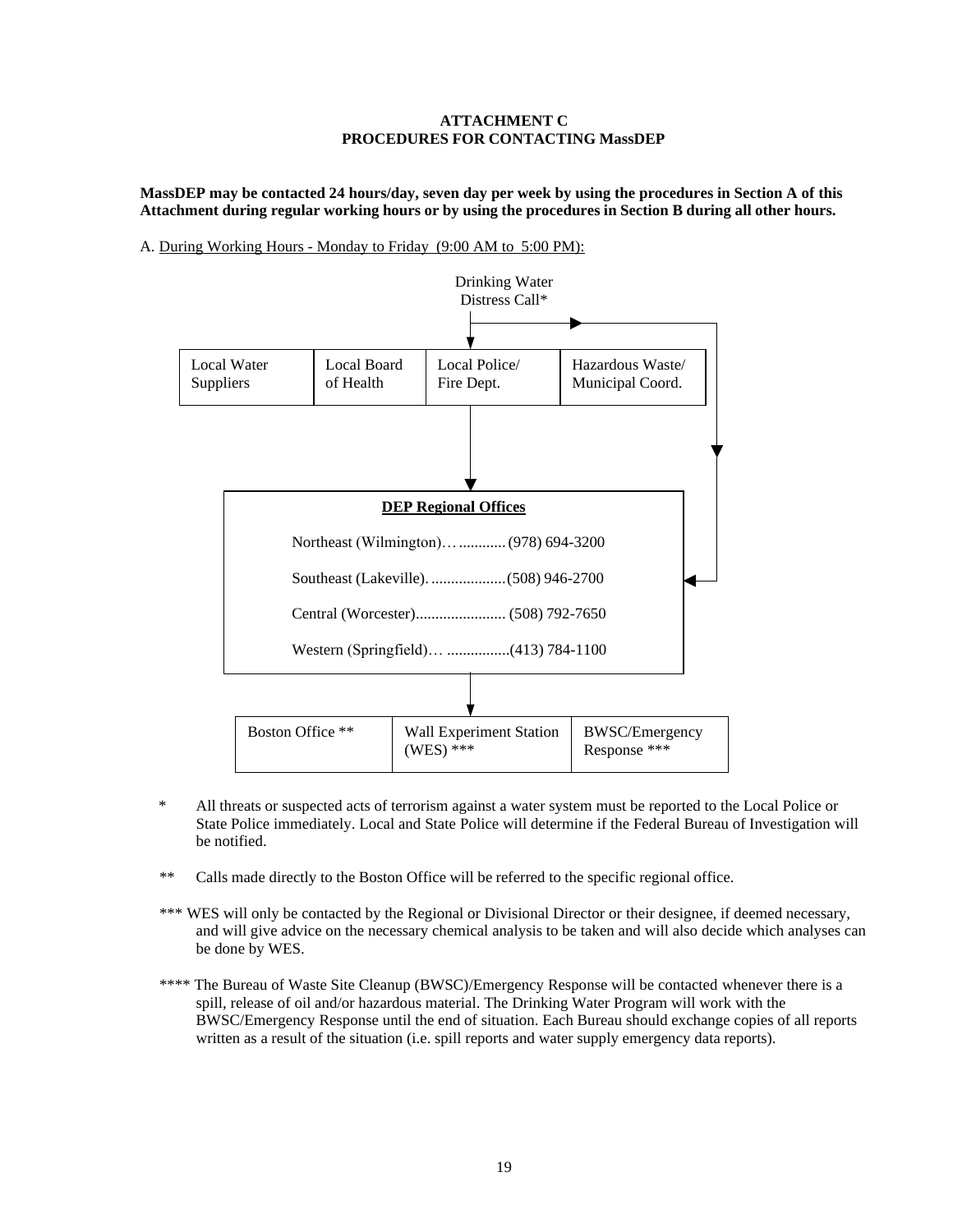#### B. During Non-Working Hours - Monday to Friday (5:00 PM to 9:00 AM), Weekends and Holidays:



- All threats or suspected acts of terrorism against a water system must be reported to the Local Police and State Police immediately. Local and State Police will determine if the Federal Bureau of Investigation will be notified.
- \*\* MassDEP's Emergency Response team will contact the Drinking Water Program.
- \*\*\* The Regional Incident Response person may be able to handle the emergency without calling the Regional Director or his/her designee. Incident Response personnel are required to notify, by telephone, the regional Drinking Water Section Chief at the start, or within 24 hours, of the event (emergency) being reported and forward a copy of the Incident Report to the Drinking Water Program at the MassDEP Boston Office.
- \*\*\*\* The Regional Director or his/her designee will define the scope of the problem, determine who should handle the emergency response, and determine who should be contacted (i.e. local Board of Health, etc.). The Regional Director or his/her designee will also have available a list, with addresses and telephone numbers, of experienced volunteer water supply engineers. This list will also be available to the Office of Incident Response. This list should be prioritized in order of experience. Services will be reimbursed, for any time spent outside of their normal working hours, according to the current union contract.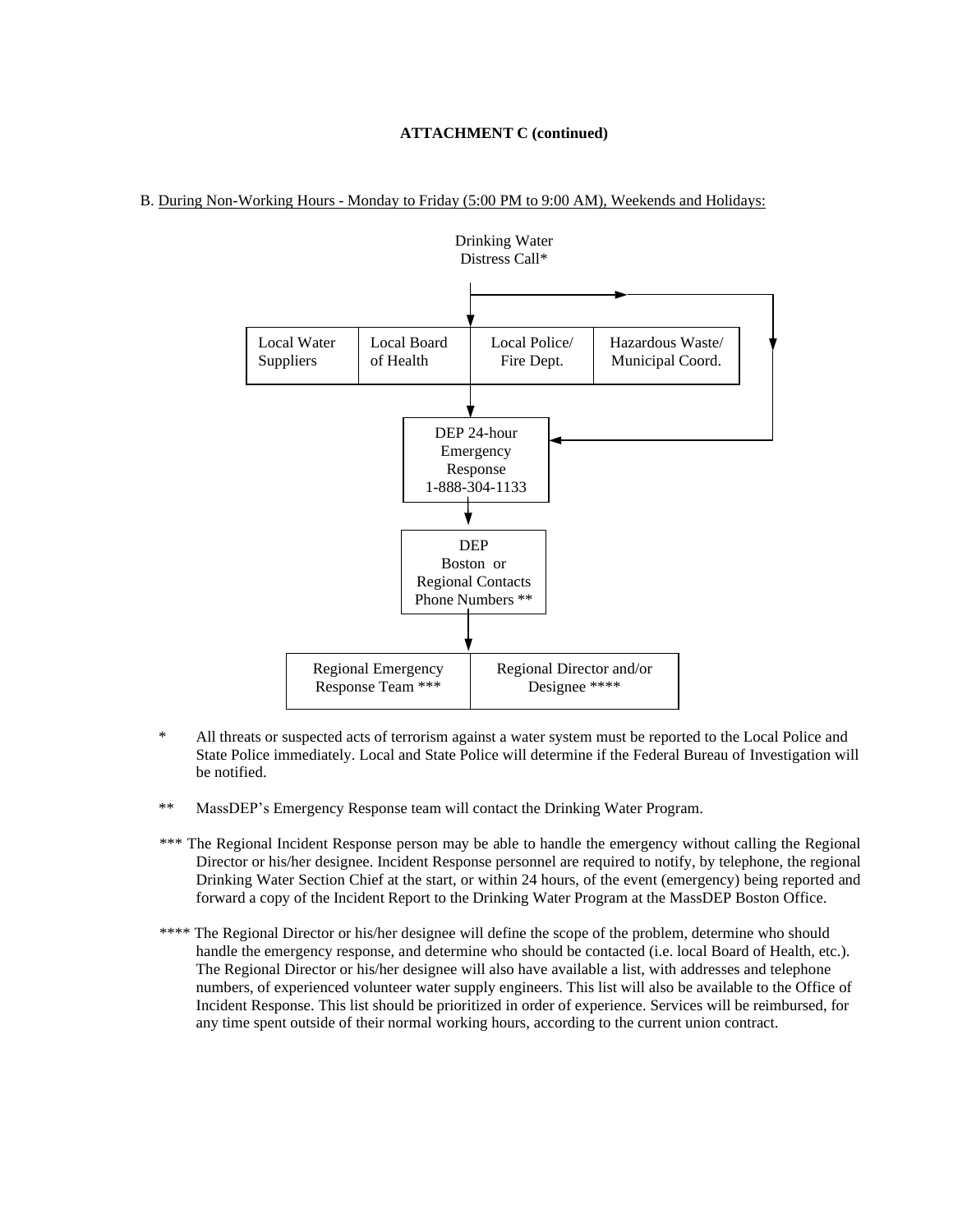

**ATTACHMENT D PROCEDURES INVOLVING OUTSIDE AGENCIES & PERSONNEL**

Continue Monitoring situation  $\rightarrow$  POST-EMERGENCY MEDIA RELEASE

\* All threats against a water system must be reported to the State Police immediately.

\*\* EPA will be responsible for contacting the Federal Agencies if the emergency is related to tampering with the water system.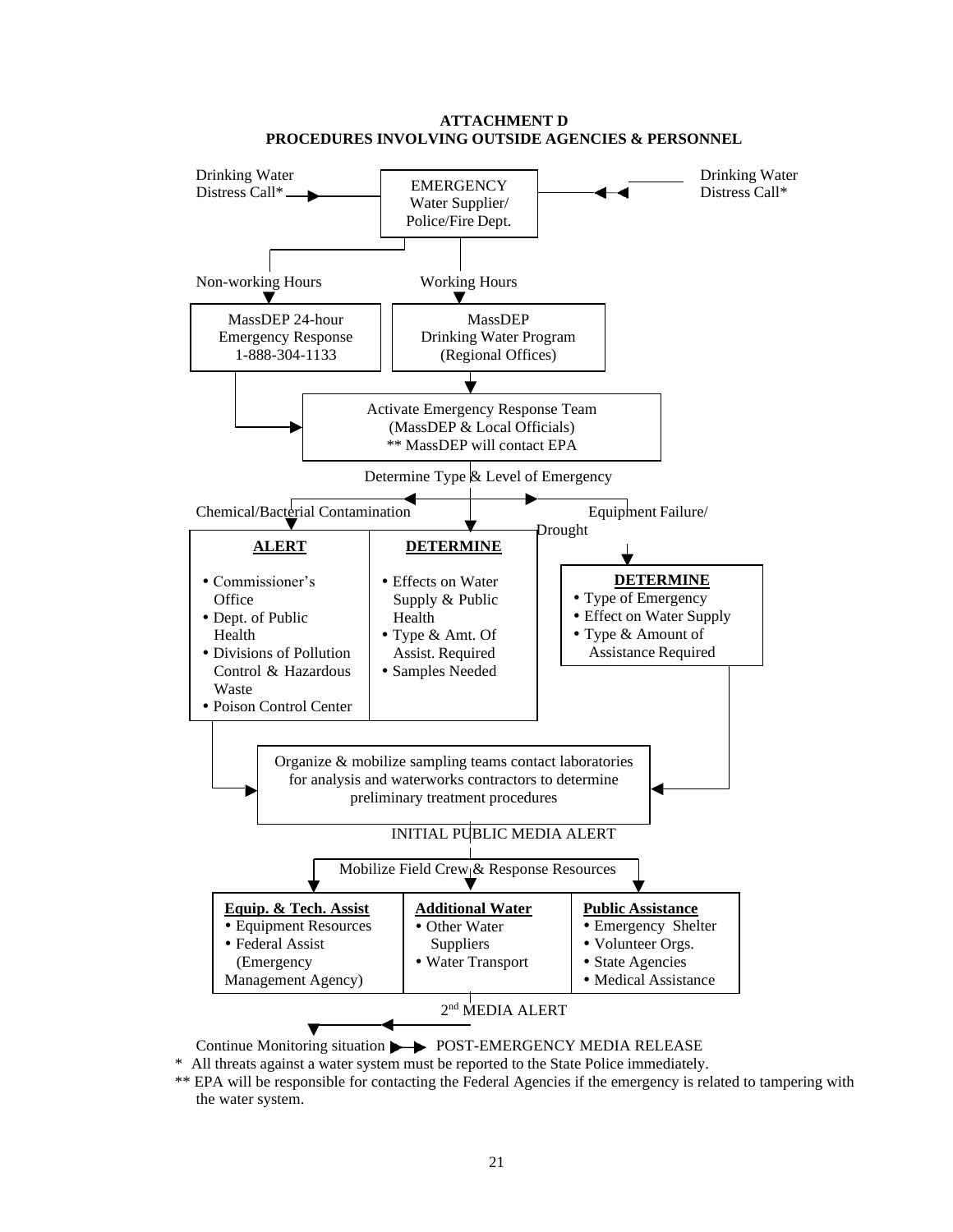# **ATTACHMENT E EMERGENCY RESPONSE CHECKLIST**

|  | City/Town: | <b>PWS Name:</b> | PWS ID $#$ : |
|--|------------|------------------|--------------|
|--|------------|------------------|--------------|

Complete a checklist for every emergency and, within thirty (30) days of a Level III, IV, or V emergency, file an Emergency Report, attaching the checklist used during the Emergency Response. The reported information must include a detailed timeline of the incident and response, evaluation of the incident, recommendations for improvements to emergency response planning and communication, recommendations for improvements to water system operations, staffing and budget, the timeline for making all recommended changes and if necessary, an updated emergency response plan except for those items that are security sensitive. Send one (1) copy, with all additional forms and documents used according to the Massachusetts drinking water regulations and theHandbook for Water Supply Emergencies, to MassDEP Regional Office, addressed to Drinking Water Program (DWP). (If you already have a reporting form available please use it in lieu of the form below).

# **REPORT ALL EMERGENCIES**

| Name of Person Completing Form:                                                                                                                    |                                                                                                                                                                                                                               |
|----------------------------------------------------------------------------------------------------------------------------------------------------|-------------------------------------------------------------------------------------------------------------------------------------------------------------------------------------------------------------------------------|
| Date:                                                                                                                                              | Time of Report:                                                                                                                                                                                                               |
| Location of Emergency:                                                                                                                             | Address / Line No. / Well No.                                                                                                                                                                                                 |
| Emergency Caller Information (Circle): Male/Female Adult/Child                                                                                     |                                                                                                                                                                                                                               |
| <u> 1989 - Johann Barn, mars ann an t-Amhair an t-A</u>                                                                                            |                                                                                                                                                                                                                               |
| Name                                                                                                                                               | Work Telephone                                                                                                                                                                                                                |
| <b>Address</b>                                                                                                                                     |                                                                                                                                                                                                                               |
| If the emergency is a threat against a water system, collect the following:<br>Connection: Clear Other (could it have been a cell phone): ________ | Voice: Normal Loud Whisper Calm Excited Nervous Other: Manual Alexander Andrew Manual Alexander Andrew Manual<br>Background Noise: Children Music Computer Television Radio Animals (type)________<br>Machinery (type) Other: |
| Describe the problem/emergency:<br>,我们也不会有什么。""我们的人,我们也不会有什么?""我们的人,我们也不会有什么?""我们的人,我们的人,我们的人,我们的人,我们的人,我们的人,我们的人,我                                |                                                                                                                                                                                                                               |
|                                                                                                                                                    |                                                                                                                                                                                                                               |
| Determine Emergency Level (circle): I* II* III IV V                                                                                                |                                                                                                                                                                                                                               |
| *If Levels I or II, described the steps taken to handle the emergency.                                                                             |                                                                                                                                                                                                                               |
|                                                                                                                                                    |                                                                                                                                                                                                                               |
|                                                                                                                                                    |                                                                                                                                                                                                                               |
|                                                                                                                                                    |                                                                                                                                                                                                                               |

If Level I or II, stop and file the report at this point. If Level III or greater, continue on next page.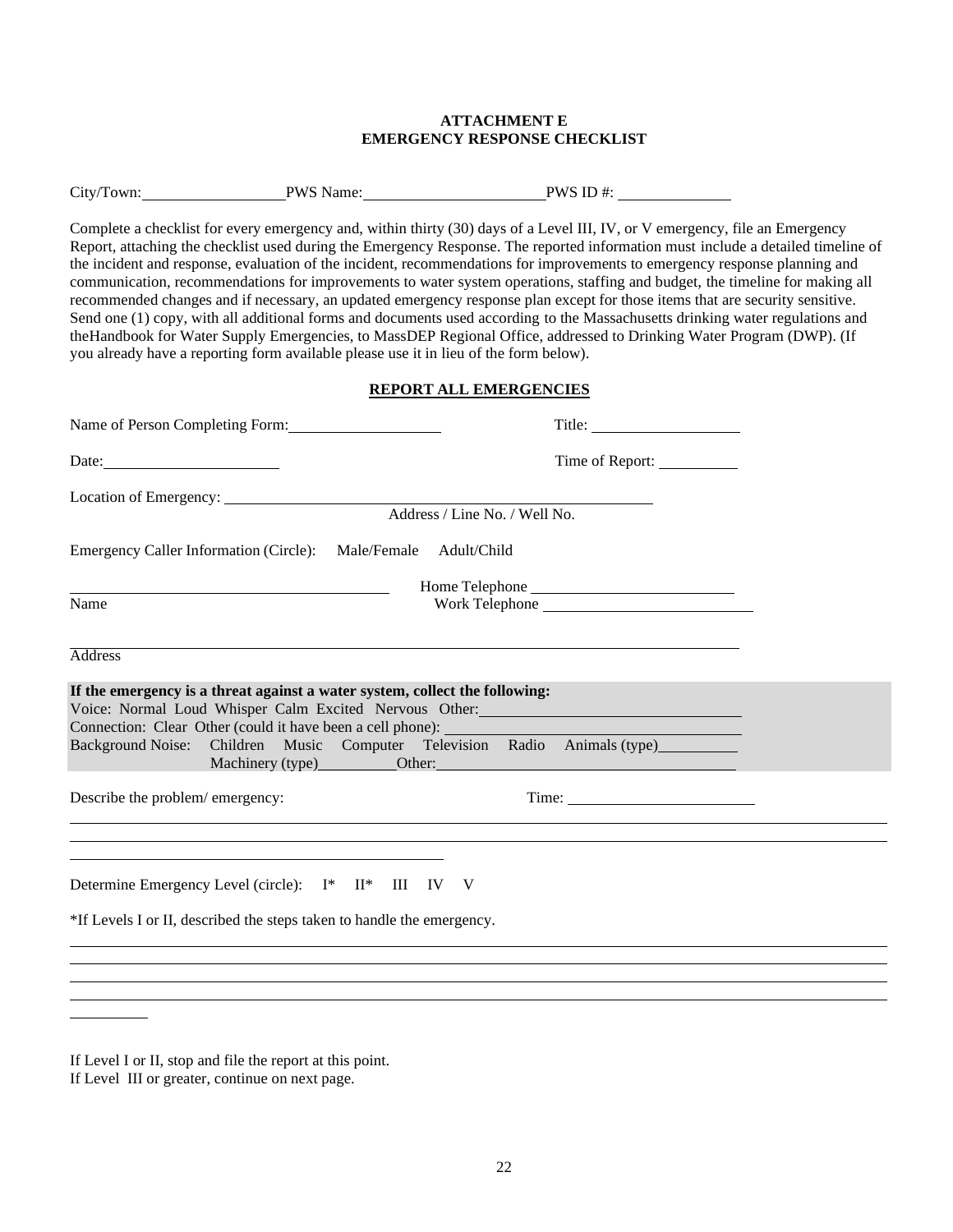# **ATTACHMENT E (continued for Level III or greater)**

| Motor vehicle accident:                                                                                                                                                                                                        |                |
|--------------------------------------------------------------------------------------------------------------------------------------------------------------------------------------------------------------------------------|----------------|
|                                                                                                                                                                                                                                |                |
| Owner (Name/Address): 1997                                                                                                                                                                                                     |                |
| Accidental discharge:                                                                                                                                                                                                          |                |
| Illegal dumping/discharge:                                                                                                                                                                                                     |                |
| Chemical(s) involved:                                                                                                                                                                                                          |                |
| (Circle) Solid / Liquid / Vapor Other:                                                                                                                                                                                         |                |
|                                                                                                                                                                                                                                |                |
|                                                                                                                                                                                                                                |                |
| Nearest Public Drinking Water Source (surface/ground):                                                                                                                                                                         |                |
| Name/address (location)<br>Approximate distance from emergency location                                                                                                                                                        |                |
| Which of the following actions did you complete? (Check appropriate actions)                                                                                                                                                   |                |
| Notify person(s) in charge of all emergencies:                                                                                                                                                                                 |                |
| Name:                                                                                                                                                                                                                          | Home Telephone |
| Initial Emergency Response: New York Change and School and School and School and School and School and School and School and School and School and School and School and School and School and School and School and School an |                |
| Close reservoir: Wells Nos.<br>Name of Reservoir                                                                                                                                                                               |                |
| Shutdown pump(s): __________<br>No. or Name                                                                                                                                                                                    |                |
| Shut off some of the distribution lines                                                                                                                                                                                        |                |
| <b>Cross Connection Survey</b><br>Results:                                                                                                                                                                                     |                |
|                                                                                                                                                                                                                                |                |

# **Which of the following actions were involved in the emergency? (Check appropriate actions)**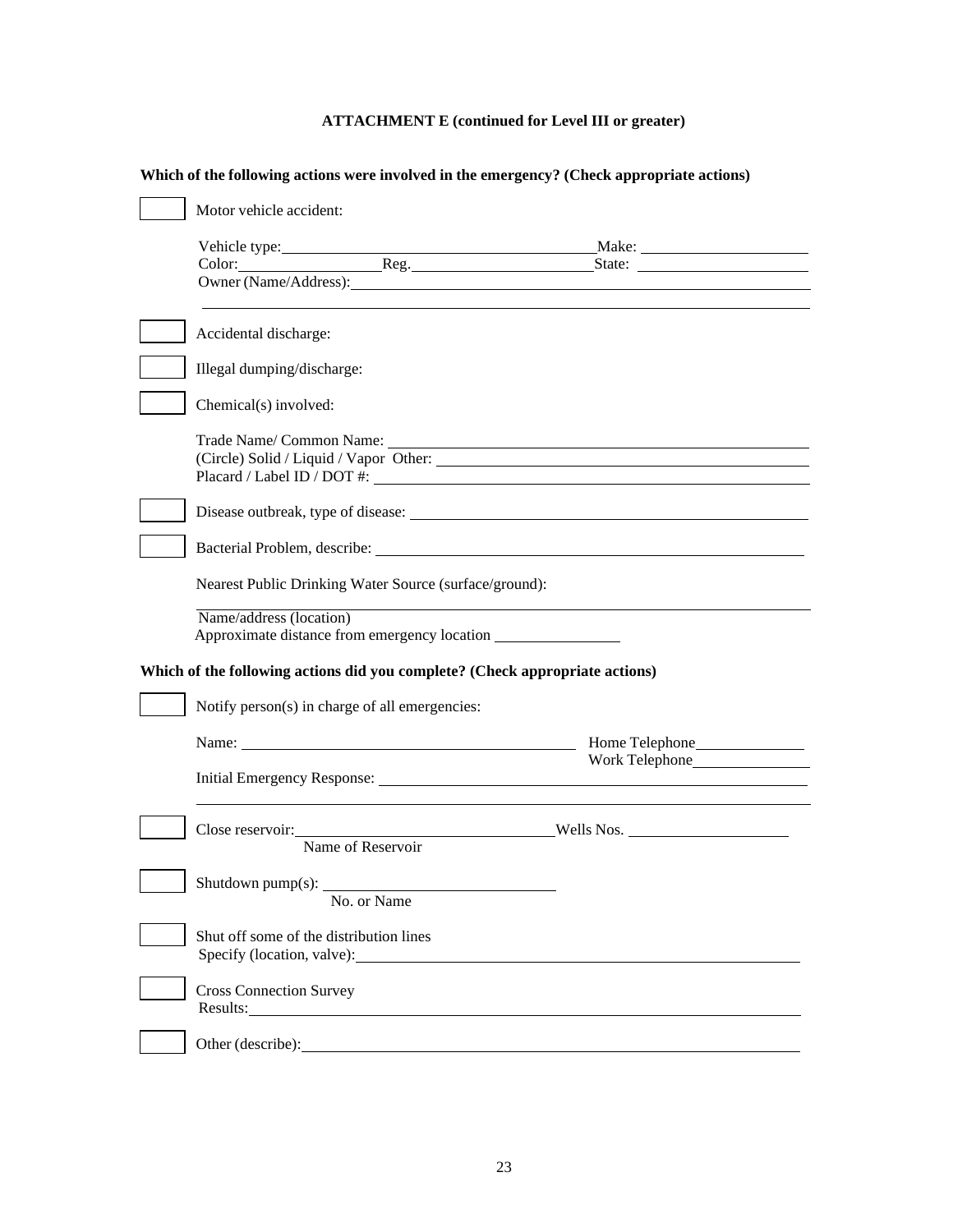# **ATTACHMENT E (continued for Level III or greater)**

| Local Authorities/Departments Contacted:                                                                                                                                                                                                        |                                                                     |
|-------------------------------------------------------------------------------------------------------------------------------------------------------------------------------------------------------------------------------------------------|---------------------------------------------------------------------|
| Water Supply Superintendent/Assistant<br>Mayor/Officials<br><b>Police Department</b><br>Other:                                                                                                                                                  | Certified Operator<br>Fire Department<br><b>Health Department</b>   |
| Local/Regional News Media Contacted:                                                                                                                                                                                                            |                                                                     |
| Local Newspaper<br><b>Local TV Station</b><br>Other: $\qquad \qquad$                                                                                                                                                                            | <b>Local Radio Station</b><br>Local Short-wave<br>Radio Operator(s) |
| State Authorities/Agencies Contacted:                                                                                                                                                                                                           |                                                                     |
| State Police / State Agencies (Emergency Line)<br>MassDEP (Emergency Line): Boston NERO SERO<br>MassDEP: Water Pollution Control Hazardous Waste<br>Department of Public Health<br>Massachusetts Emergency Management Agency (MEMA)<br>Other:   | <b>CERO</b><br><b>WERO</b>                                          |
| Federal Authorities/Agencies Contacted:                                                                                                                                                                                                         |                                                                     |
| EPA - Boston Office (Emergency Line)<br>National Response Center<br><b>Coast Guard</b><br>Federal Emergency Management Agency (FEMA)<br>Federal Highway Administration<br>National Guard<br>Communicable Disease Center - Atlanta, GA<br>Other: |                                                                     |
| Notify office staff about the problem/emergency to answer questions from the users;                                                                                                                                                             |                                                                     |
| Brief the person(s) in charge of the emergency response and superiors about new<br>developments;                                                                                                                                                |                                                                     |
| Prepare and attach a list of equipment and materials (specification/quantity) used<br>in emergency response;                                                                                                                                    |                                                                     |
| Emergency report (checklist) completed; (Prepare and file the emergencies report for<br>every single emergency situation.)                                                                                                                      |                                                                     |
| Emergency report filed and one (1) copy submitted to MassDEP Regional Office - DWP.                                                                                                                                                             |                                                                     |
| Other:<br><u> 1980 - John Stein, amerikansk politiker (d. 1980)</u>                                                                                                                                                                             |                                                                     |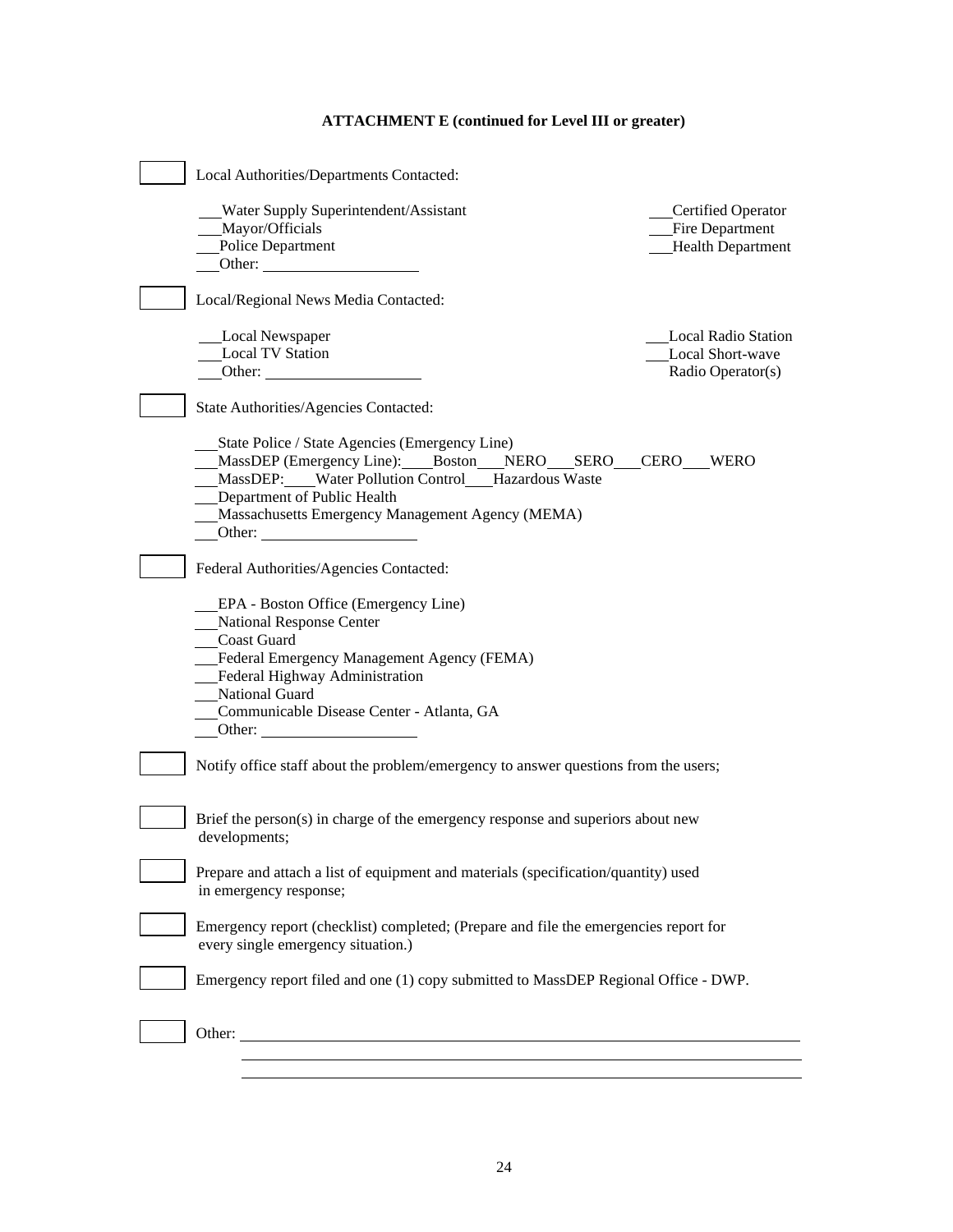## **ATTACHMENT F GUIDELINES FOR PREPARING A NEWS RELEASE**

YOURTOWN WATER DEPARTMENT 123 Main Street Yourtown, YX 99999

Date of Issuance: Month, Day, Year

CONTACT: Contact's Name Work Telephone Home Telephone

# **FOR IMMEDIATE RELEASE**

YOUR CITY OR TOWN, STATE - When preparing a news release, the questions: WHO? WHAT? WHEN? WHERE? And HOW? (when appropriate) should be answered in the lead paragraph. The lead paragraph should be kept as brief as possible, with no more than one or two sentences at most.

- The body of a news release should start about one-third of the way down the page. The news release should be typed or printed on one side of 8 1/2" x 11" sheets of paper.
- Use wide margins at the top and bottom of the page and double-space your release so the copy can be edited, as appropriate.
- The source of information should be prominently displayed at the top of the release. In addition, the release should list the name, address and telephone number of the contact person in the upper left corner of the first page.
- A release date should appear in the upper right-hand section of the first page. Most releases should be "FOR IMMEDIATE RELEASE". Stipulate a date for release only when the news warrants holding it for a specific date or time.
- The text should be tightly edited. Keep your sentences and paragraphs short; use proper punctuation and grammar.
- End each sheet at the end of a paragraph. Use "more" at the bottom of the sheet if the release continues onto another sheet.
- Put a slugline in the upper left-hand corner of the second sheet and any additional sheets. Indicate the appropriate page number in the slugline.

Indicate the end of the release by placing one of the following symbols at the bottom of the last page of the news release:

> ### 30 END

Proofread every word; double-check the copy with your source; let someone else proofread the finished copy for typos and grammar before distribution.

###

(Credit to Drinking Water Week Workbook published by New England Water Works Association)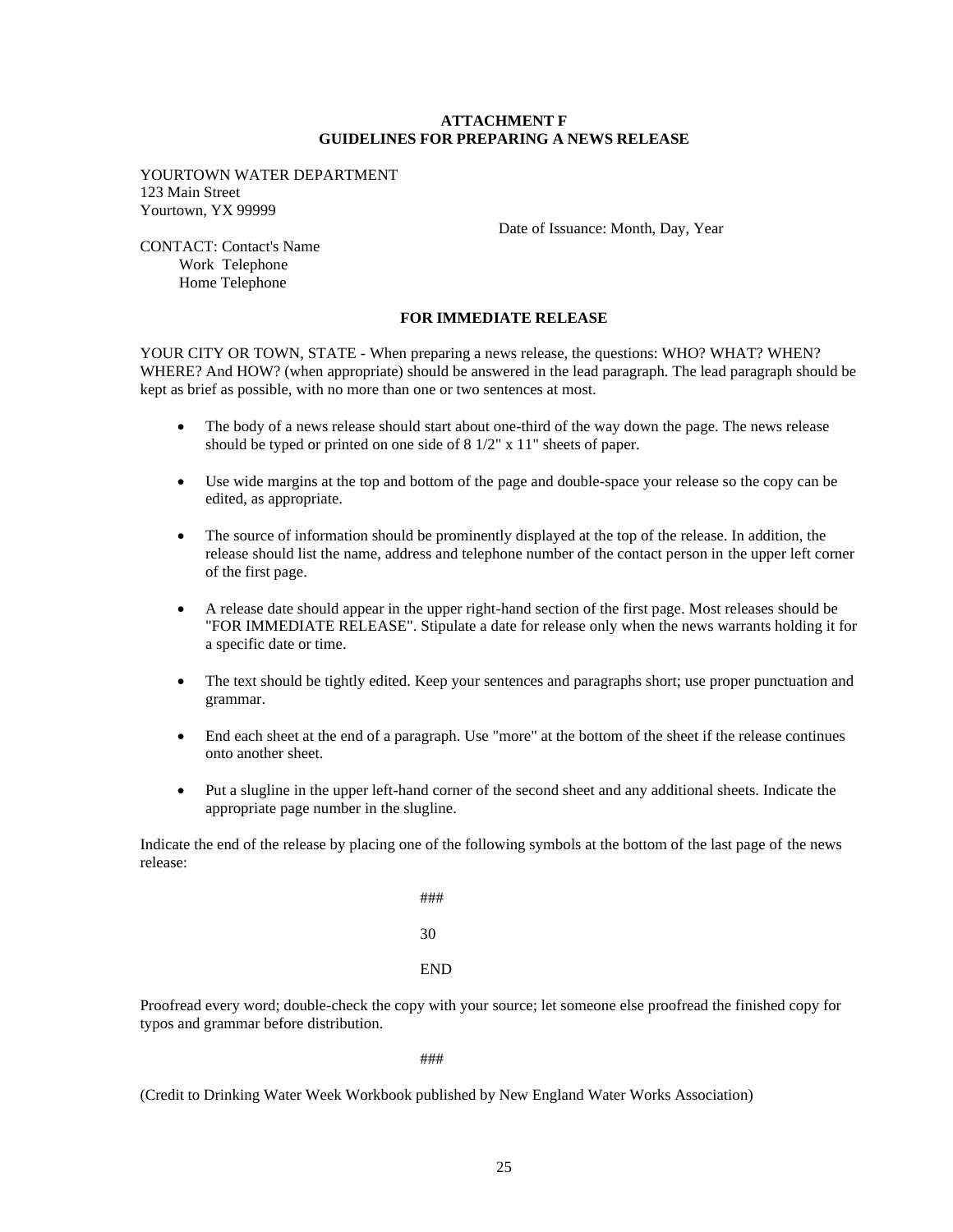# **ATTACHMENT G VIOLATION DETERMINATION FOR THE TOTAL COLIFORM RULE**

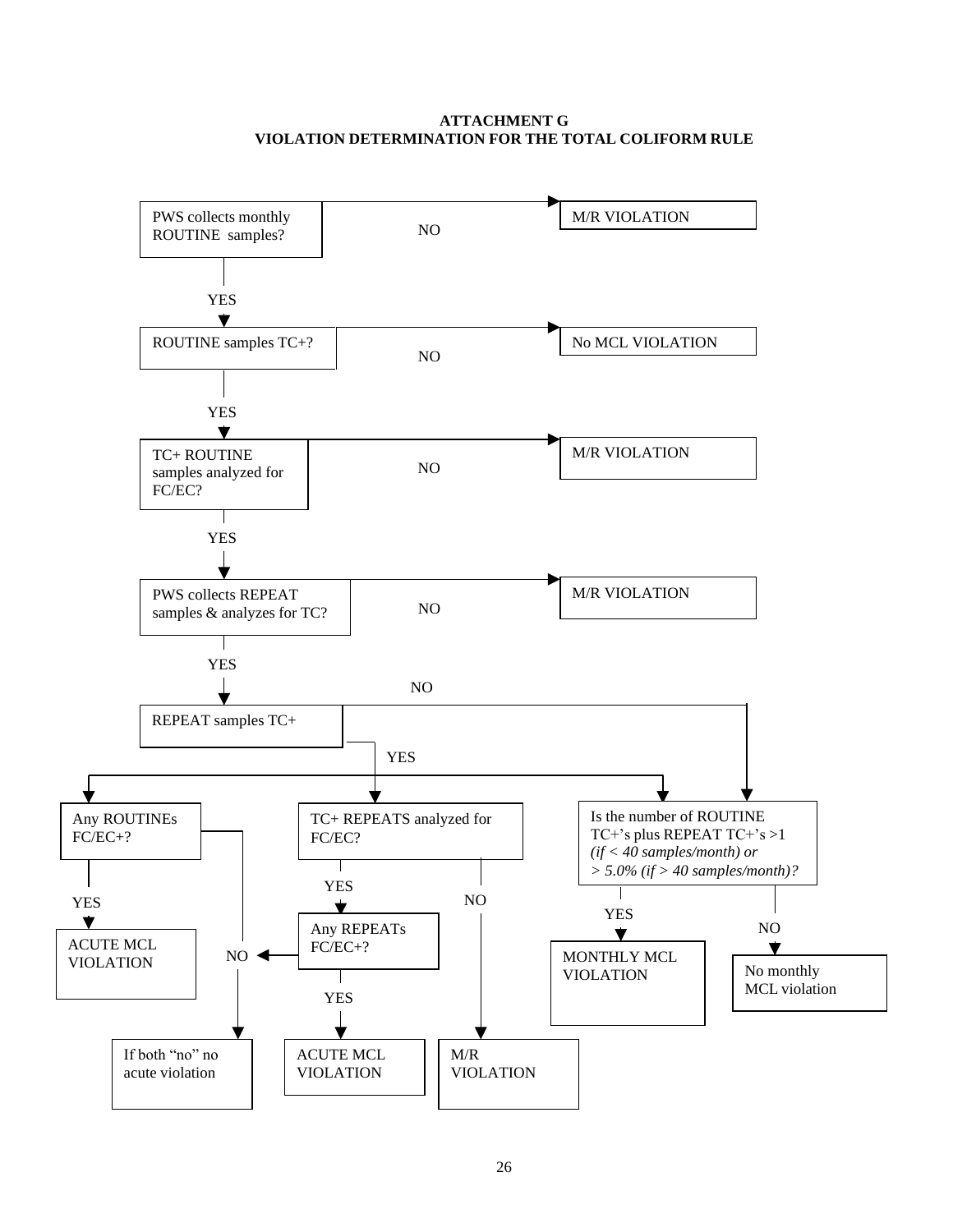# **ATTACHMENT H COLIFORM VIOLATION EVALUATION SURVEY**

 $\overline{\phantom{a}}$ 

| $TOWN$ :                                                                                                                                                                                                                                                   | Use this form to evaluate the cause of a                                                  |  |
|------------------------------------------------------------------------------------------------------------------------------------------------------------------------------------------------------------------------------------------------------------|-------------------------------------------------------------------------------------------|--|
| PWS NAME:                                                                                                                                                                                                                                                  | coliform bacteria violation and to provide<br>MassDEP with information on the cause of    |  |
| PWSID#:                                                                                                                                                                                                                                                    | each coliform bacteria exceedence. This                                                   |  |
| PHONE #: $($ ) FAX #: $($ )                                                                                                                                                                                                                                | form must be completed by your certified                                                  |  |
| <b>E-MAIL ADDRESS:</b>                                                                                                                                                                                                                                     | operator and sent to the Drinking Water                                                   |  |
| DATE PWS became aware of violation:                                                                                                                                                                                                                        | Program at your MassDEP Regional<br><b>Office.</b> This form will not be used for         |  |
| "DATE MassDEP was notified:                                                                                                                                                                                                                                | compliance or enforcement.                                                                |  |
| Please call your MassDEP Regional Office within 48 hours of the coliform finding.<br>Month and year of coliform violation?<br>samples taken per month?                                                                                                     | Acute MCL violation? $\Box$ Yes $\Box$ No Number of                                       |  |
| Number of positive samples?<br>Number of repeats positive?<br>Number of repeats collected?<br>Number of repeats collected?<br>Number of repeats collected?<br>were positive?                                                                               |                                                                                           |  |
| Did the repeat test detect:<br>fecal coliform? $\Box$ Yes $\Box$ No e.coli? $\Box$ Yes $\Box$ No                                                                                                                                                           | total coliform? $\Box$ Yes $\Box$ No                                                      |  |
|                                                                                                                                                                                                                                                            |                                                                                           |  |
| Was total coliform speciated? $\Box$ Yes $\Box$ No If yes, what was found?                                                                                                                                                                                 |                                                                                           |  |
| Did you evaluate the following?<br>a.) Valve operations in the area of bacteria presence? $\Box$ Yes $\Box$ No<br>b.) Was a cross connection survey done? $\Box$ Yes $\Box$ No<br>If yes, what was found?                                                  |                                                                                           |  |
| c.) Any flushing in the area? $\Box$ Yes $\Box$ No                                                                                                                                                                                                         |                                                                                           |  |
| Have you determined the cause of the coliform violation? $\Box$ Yes $\Box$ No<br>If yes, please check all that apply:<br>$\Box$ Water entering the distribution system $\Box$ Cross connections (see 5b.)<br>Raw water<br>Storage tank<br>Water main break | $\Box$ Sample collection error                                                            |  |
|                                                                                                                                                                                                                                                            |                                                                                           |  |
|                                                                                                                                                                                                                                                            | the control of the control of the control of the control of the control of the control of |  |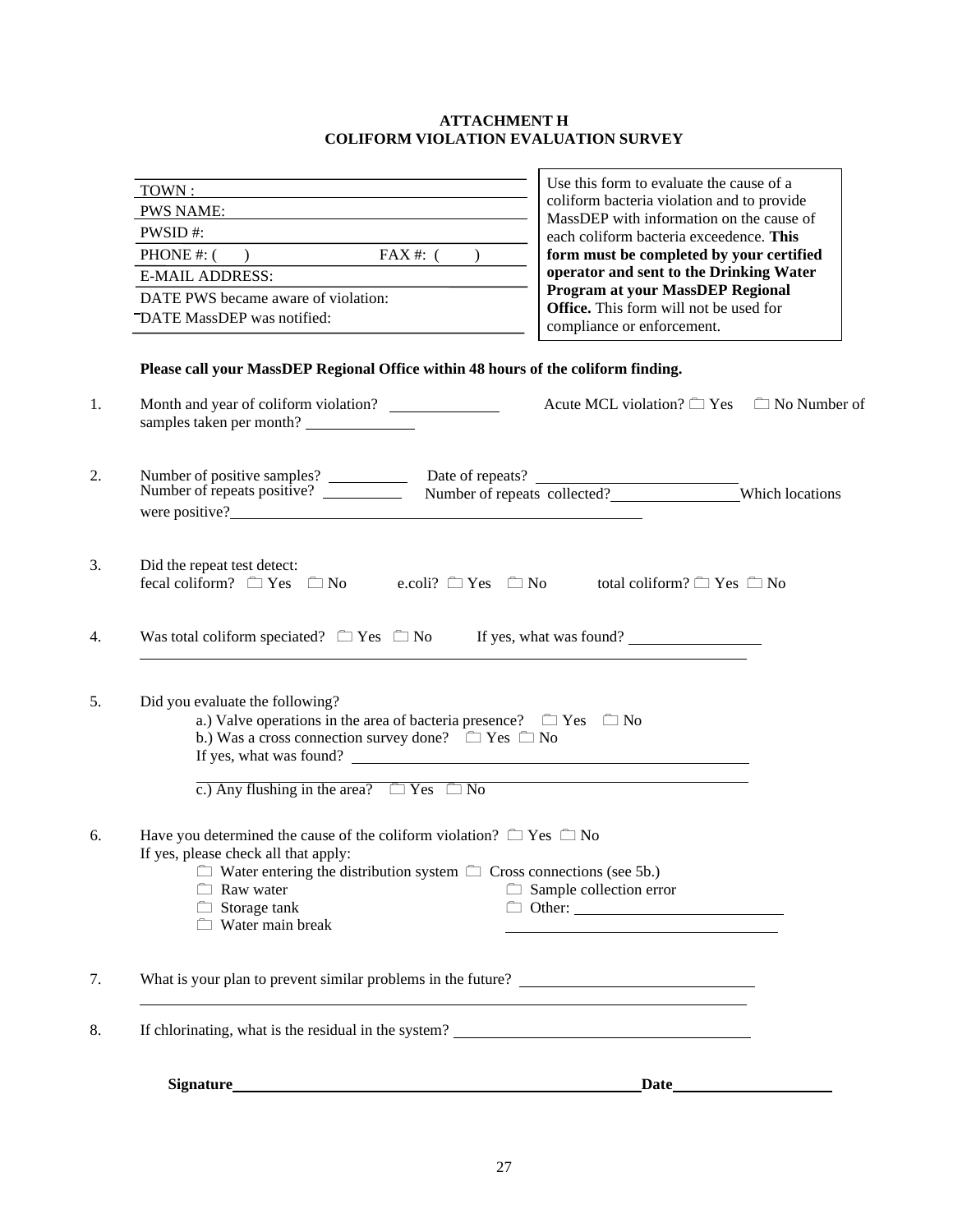# **ATTACHMENT I GUIDELINES FOR PREPARING AN EMERGENCY RESPONSE PLAN**

An Emergency Response Plan (ERP) will contain strategies, resources, plans, and procedures to detect, prepare and respond quickly and effectively to water supply emergencies. A good ERP is an essential component of a wellmanaged water system and is aimed to increase the resiliency of the overall system, including physical security and cyber security. The ERP will help the water system provide a continuous supply of safe drinking water to its customers and ensure a safe working environment for its employees. The process of developing an ERP can contribute greatly to meeting these goals.

The level of effort that should be put into the development of an ERP depends on the size and complexity of the system as well as the hazards identified and the vulnerability of critical elements of the water system. Hazard identification and vulnerability assessment is simply a matter of identifying vital components of the water system and considering incidents that could impact them.

Components that might be vulnerable and could result in diminished availability or quality of water, and therefore should be considered in an Emergency Response Plan, include:

- Watersheds
- **Aquifers**
- Sources (including emergency supplies and interconnections)
- Dams
- Transmission Systems (especially if there is no redundancy)
- Distribution Systems
- Treatment Systems
- Water Storage Tanks
- Chemical Storage Tanks
- Personnel
- Power systems
- Pumping Systems
- Transportation Systems
- Communication Systems
- Computer and Control Systems

In the development of an Emergency Response Plan, the water system should consider the impacts that the following incidents could have on the above components:

- **Bacterial Contamination**
- Chemical Contamination
- Equipment Failures
- Water main breaks
- Fires/Explosions
- Fuel Spills
- Chemical Spills/Leaks
- Transportation Spills
- Vandalism/Terrorism
- Power Outages
- Floods
- Droughts
- **Hurricanes**
- Ice storms
- Tornadoes
- **Earthquakes**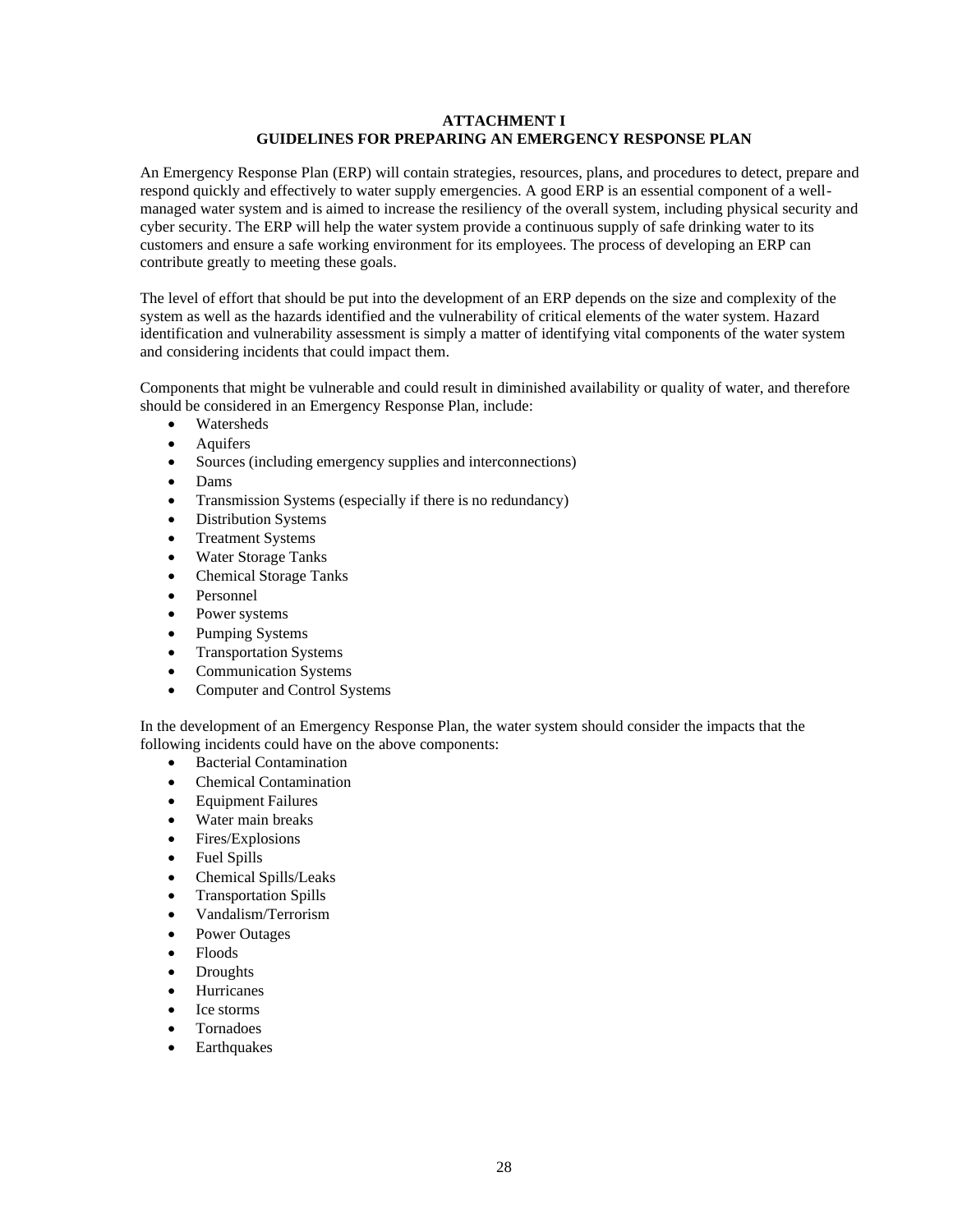After the potential hazards that the water system might experience and the vulnerability of the water system's components have been identified, the planning team can develop the ERP. The ERP must detail what actions should be taken to respond to both potential and actual emergencies in a manner that will ensure continuity of essential services, minimize the duration of the emergency, and protect the safety of its employees. The ERP must be specific in addressing who will respond to the emergency, what actions are required, where key items can be located, when actions should be taken, and how the public will be notified. Such details may include:

- Identification of an emergency response team.
- Method of contacting water system personnel during an emergency.
- Delineation of responsibilities and organizational structure.
- Designation of personnel to release information to the public.
- Development of background material for news release (see Attachment F).
- Protocol for determining what conditions would prompt a water system to discontinue use of a water source.
- Procedures for restricting water use.
- Procedures for providing alternate sources of water to the customer.
- Prioritization of customers need for water service.
- Procedure for implementing bulk water use including a list o[f licensed bulk water suppliers.](https://www.mass.gov/service-details/list-of-emergency-bulk-water-providers) The bulk water use needs to comply with [Policy 92-07](https://www.mass.gov/doc/drinking-water-policy-92-07-bulk-water-suppliers-sampling-requirements-and-transport/download) and the ["Procedures for Emergency Tank Truck Bulk Water Hauling"](https://www.mass.gov/doc/procedures-for-emergency-tank-truck-bulk-water-hauling-0/download)
- Directory of key personnel and agencies including Department of Environmental Protection, Emergency Response Agencies, local Fire Department, local Police Department, local Board of Health, Newspapers, Radio Stations, Television Stations.
- Identification of customers with special needs such as schools, hospitals, dialysis centers, nursing homes, large institutions and commercial uses.
- Identification of contractors that can provide materials, equipment, or services and timeframes for implementation.
- Identification of necessary security measures.

The process of developing an ERP may identify additional actions that can be taken by the water system in order to be better prepared for an emergency. The following are examples of actions that the water systems might take in order to be better prepared for an emergency:

- Modify the design and operations of facilities.
- Determine the time needed to obtain necessary materials during an emergency incident.
- Acquire redundant components that can be built into the system, available on site, or available from identified contractors.
- Establish mutual aid agreements that identify the amount of water available and are reviewed periodically.
	- E.g. Join th[e Massachusetts Water/Wastewater Agency Response Network](http://mawarn.org/)
	- [\(MAWARN\)](http://mawarn.org/) to receive rapid mutual aid and assistance from other public systems in Massachusetts to restore services damaged by natural or man-made incidents.
- Inventory activities in Zone I/II, Zone A/B, Interim Wellhead Protection Areas (IWPA) and the watershed of Class B drinking water river intakes.
- Review data from Source Water Protection Program (SWAP).
- Establish liaison with organizations and people responsible for activities that may have serious impacts on the water system.
- Establish liaison with local spill response and other emergency response planning agencies.
- PWS incorporate emergency bulk water deliveries into their ERP and should identify the entity(ies) that they plan to use and whether they've worked out how those deliveries would be implemented.
- Exercise isolation valves, emergency connections, and other stand-by equipment.
- Provide emergency response training, including training on cyber incident response.
- Periodically review and update the ERP.
- Compile Material Data Safety Sheet (MSDS) information of all chemicals used.
- Develop and update detailed water system map that identifies type, size and location of mains and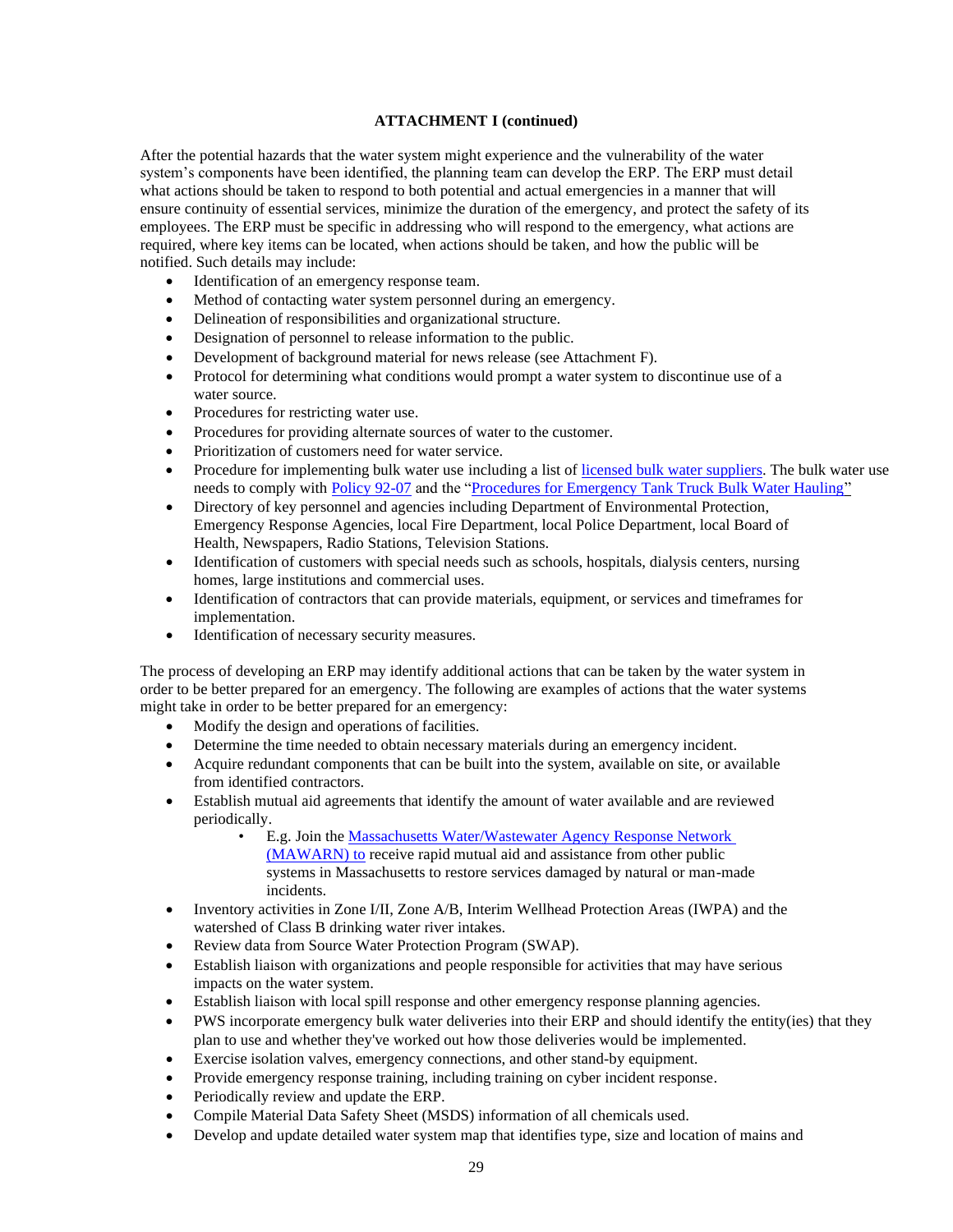valves.

- Determine costs associated with recommended improvements and seek funding.
- Identify a phased approach to reduce water consumption during drought related water shortages and identify triggering criteria for the various phases of reduced consumption.

Once the initial ERP has been completed, it must be tested and assessed. Staff must be trained on how to use the document. The ERP must be readily available. Drills should be conducted periodically to assess their effectiveness. The ERP should be reviewed and updated annually.

# **Resources to Assist in Preparation of Emergency Response Plan:**

- A model ERP is available on the MassDEP website at [https://www.mass.gov/doc/emergency](https://www.mass.gov/doc/emergency-response-planning-guide-for-public-drinking-water-systems-0/download)[response-planning-guide-for-public-drinking-water-systems-0/download,](https://www.mass.gov/doc/emergency-response-planning-guide-for-public-drinking-water-systems-0/download) titled Emergency Response Planning Guide for PWS.
- [EPA Community Water Systems AWAI](https://www.epa.gov/sites/default/files/2019-07/documents/190712-awia_erp_template_instructions_kab_508c_v6.pdf?VersionId=qNcn8X_2.554jehm.WgwRkpmQ0nSwImZ) (2018) ERP template and Instructions.
- [Guidance for Responding to Drinking Water Contamination Incidents \(epa.gov\)](https://www.epa.gov/sites/default/files/2018-12/documents/responding_to_dw_contamination_incidents.pdf)
- [EPA Distribution System Contamination Response Procedure \(DSCRP\) guide](https://www.epa.gov/sites/default/files/2018-12/documents/planning_for_contamination_primer_2.pdf#:~:text=A%20Distribution%20System%20Contamination%20Response%20Procedure%20%28DSCRP%29%20guides,activities%20that%20are%20unique%20to%20a%20contamination%20incident.)
- [RCAP](https://www.rcac.org/wp-content/uploads/2014/12/ERP-drinking-water.pdf) [Emergency Response Planning Guide for Public Drinking Water Systems](https://www.rcac.org/wp-content/uploads/2014/12/ERP-drinking-water.pdf)
- Emergency Planning for Water Utility [Management;](https://www.awwa.org/portals/0/files/publications/documents/m19lookinside.pdf) AWWA Manual M19, American Water Works Association, Denver, CO.
- Drought [Management](https://www.awwa.org/portals/0/files/publications/documents/m60lookinside.pdf) Planning, AWWA.
- A Guide to Lawn and Landscape Water [Conservation,](https://www.mass.gov/files/documents/2017/11/07/lawnguide.pdf) Commonwealth of Massachusetts; Executive Office of Environmental Affairs.
- **[EPA Cyber Incident Checklist](https://www.epa.gov/sites/default/files/2017-11/documents/171013-incidentactionchecklist-cybersecurity_form_508c.pdf) for Water Utilities.**
- [MAWARN](http://mawarn.org/)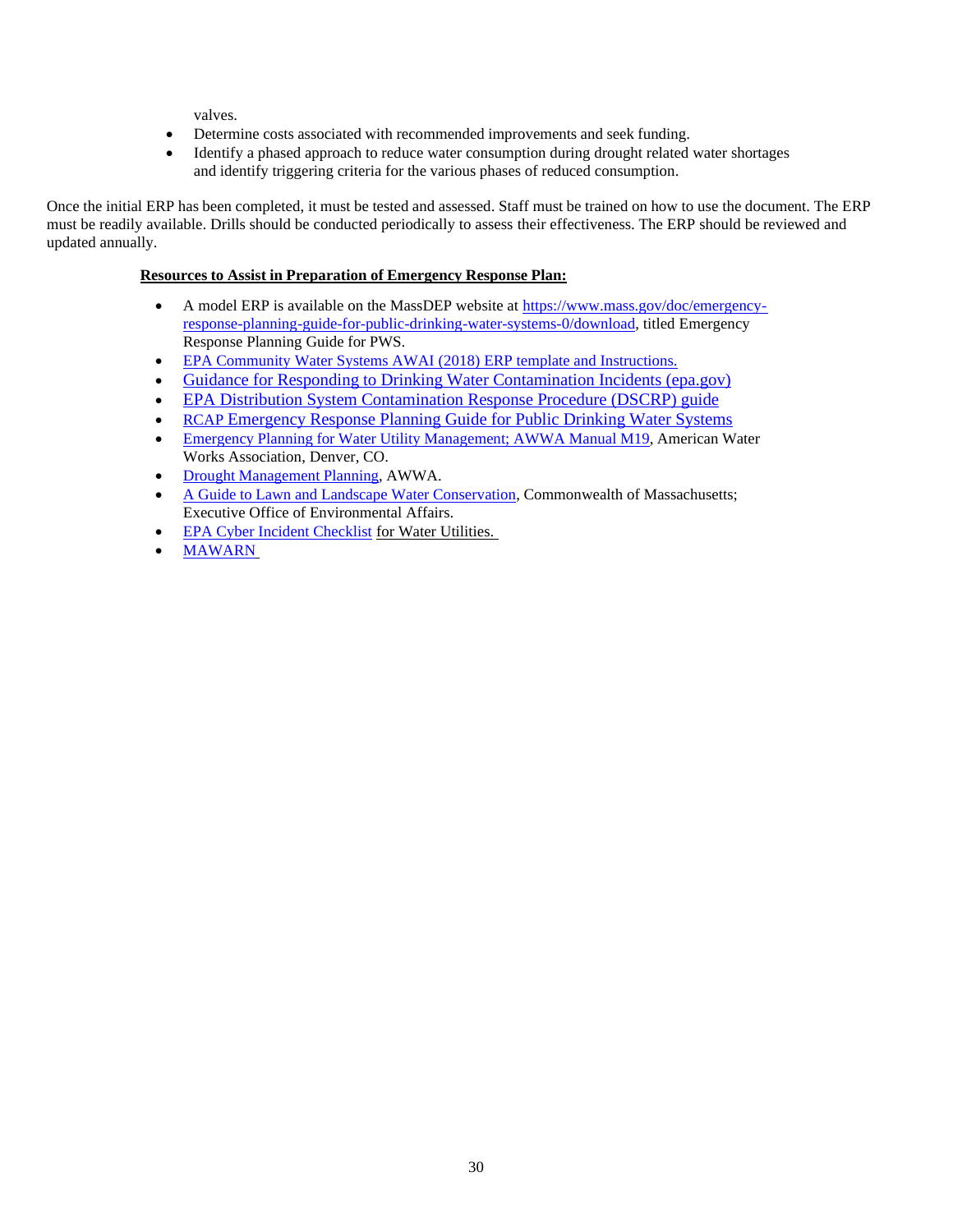# **ATTACHMENT J COUNTERTERRORISM PLANNING**

# **Check List of Security Measures for Water Utilities**

When assuring the safety of any facility, consider the credo "detect, delay, and respond" (Sandia, 2000). Basically, some saboteurs will be deterred if they think what they might do would be detected; others will be deterred if they are delayed for a significant amount of time before reaching their end goal because they fear detection. If an intruder does obtain his goal of sabotage, be it contamination of the water or physical destruction of system facilities, then utility staff must respond quickly and appropriately to keep the consequences of the saboteur's action to a minimum.

Immediate action you can take to secure your facilities includes:

- At your office, well houses, treatment plants and vaults, make it a rule that doors are locked and alarms set.
- Tell your employees to ask questions of strangers in your facilities.
- Limit access to facilities. Indicate restricted areas by posting "Employees Only" signs.
- Increase lighting in parking lots, treatment bays, and other areas with limited staffing
- DO NOT leave keys in equipment at any time.
- Invite local law enforcement to become familiar with facilities and establish a protocol for reporting and responding to threats.
- Discuss detection, response, and notification issues with public health officials and establish a protocol.
- Establish a chain of command and emergency call list in case of emergencies.
- Provide copies of operational procedures to law enforcement and emergency management personnel.
- Limit access to water supply reservoirs. Fence and lock vulnerable areas such as wellheads and meter pits.
- If computer networks, or automated control or monitoring systems are utilized by the system, implement cybersecurity measures such as, the implementation of strong password policies, restricting IT system access privileges, monitoring suspicious activities, employee drill, and training on cybersecurity.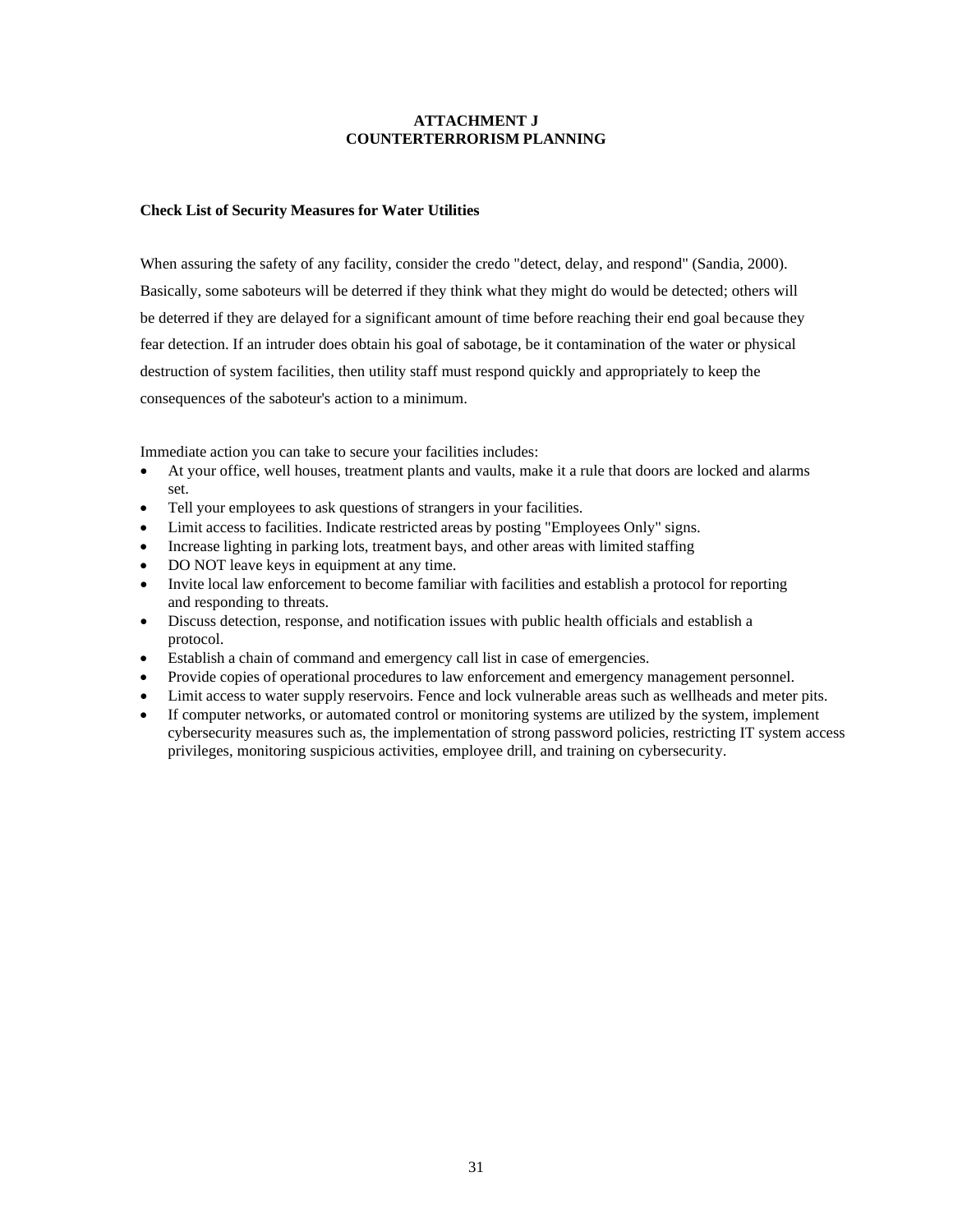#### **Critical Infrastructure Protection**

#### **The Who, What, Why, and How of Counterterrorism Issues**

By Gay Porter DeNileon

The fax came across the desk of many US water utility executives on January 24, 2001.

*"URGENT! Last night, the FBI received a signed threat from a very credible, wellfunded, North Africa-based terrorist group indicating that they intend to disrupt water operations in 28 US cities. Because the threat comes from a credible, well known source, with an organizational structure capable of carrying out such a threat, the FBI has asked utilities, particularly large drinking water systems, to take precautions and to be on the lookout for anyone or anything out of the ordinary*." (AMWA, 2001)

Even though the signature on the letter was later determined to be a hoax and the possibility of the threat being carried out successfully was considered to be "highly unlikely" by the Federal Bureau of Investigation (FBI, 2001), the alarm resonated in utility boardrooms and security offices across the US. The message was clear: As long as enemies of the United States exist, terrorism could strike an American water supply within our lifetimes, unless steps are taken to prevent such action.

The potential for threat is not new. "It has long been recognized that among public utilities, water supply facilities offer a particularly vulnerable point of attack to the foreign agent, due to the strategic position they occupy in keeping the wheels of industry turning and in preserving the health and morale of the American populace," wrote John Edgar Hoover, the first director of the FBI, shortly before the Japanese invasion of Pearl Harbor (Hoover, 1941).

While the prospective saboteur and some of his methods may have changed, the awareness and concern about an intentional attack on the nation's critical infrastructure has only heightened since the demise of the Cold War. Not only has the number of terrorist-type groups grown but they are increasingly extreme. "Modern terrorist groups tend to be decentralized, and many self-declared terrorists work alone," writes Michael T. Osterholm in his book about the threat of bioterrorism, *Living Terrors* (Osterholm et al, 2000). Also, the information highway has joined the traditional critical infrastructure underpinnings of the nation: transportation, banking and finance, energy, telecommunications, emergency response systems, and water supply. In May 1998, then President Clinton issued Presidential Decision Directive 63 (PDD 63), and a supporting, unclassified White Paper that defined the administration's policy on protecting the nation's critical infrastructure. The White Paper states, in part, "As a result of advances in information technology and the necessity of improved efficiency. [The nation's critical infrastructures] have become increasingly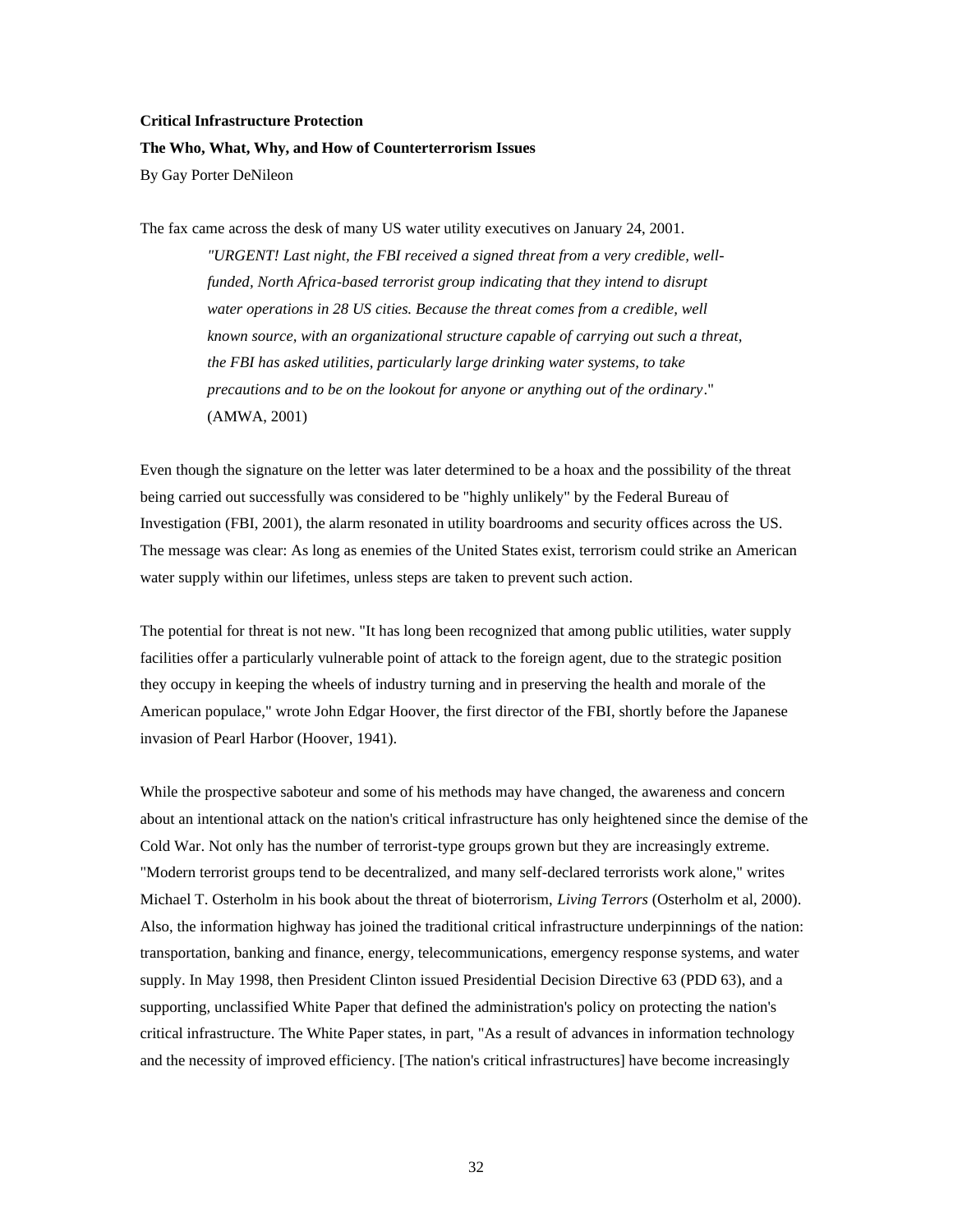automated and interlinked. These same advances have created new vulnerabilities to equipment failures, human error ... and physical and cyber attacks." (National Security Council, 1998)

#### **What are the threats?**

"Three attributes are crucial to water supply users. There must be adequate quantities of water on demand; it must be delivered at sufficient pressure; and it must be safe for use. Actions that affect any of these three factors can be debilitating for the infrastructure," states the water sector summary report crafted by the presidential commission tasked with presenting a case for increased security measures of the nation's infrastructure (President's Commission, 1997). A variety of methods could be used to undermine these three essential functions of a water supply system.

*Physical destruction.* Many observers believe that physical destruction of water system components or the disruption of a water supply is a much more likely scenario than a contamination event. The loss of flow and pressure would not only cause problems for water customers, but drastically hinder firefighting efforts as well. Hoover identified eight potentially vulnerable points in a water utility in addition to "bacterial infection or other pollution of water," including damage to vital equipment by explosives, damage to interdependent infrastructure such as power stations, arson, and injury to personnel (Hoover, 1941). Explosives and guns are much easier to obtain than destructive quantities of contaminants, so the potential for conventional damage to be inflicted on a water supply is much higher than a contamination event. Damage of a physical nature includes disruption or destruction of

\* an operating or distribution system component

\* the power source or other interdependent infrastructure, such as telecommunications

\* water treatment chemical containers, particularly chlorine

- \* supervisory control and data acquisition (SCADA) systems.
- \* raw water reservoirs, aqueducts, and pumping stations.

Another concern is the potential for creating a system-wide water hammer effect by opening and closing major control valves too rapidly, resulting in a large number of simultaneous main breaks (President's Commission, 1997). This, and a loss of pressure that could affect firefighting capabilities, would not only jeopardize the water supply, but also tax the resources of utility staff and other public works personnel. As with any natural disaster that destroys utility facilities or threatens the delivery of safe water, the stress and overtime imposed on staff handling the situation is a factor that must be considered in the larger picture of preparedness and response.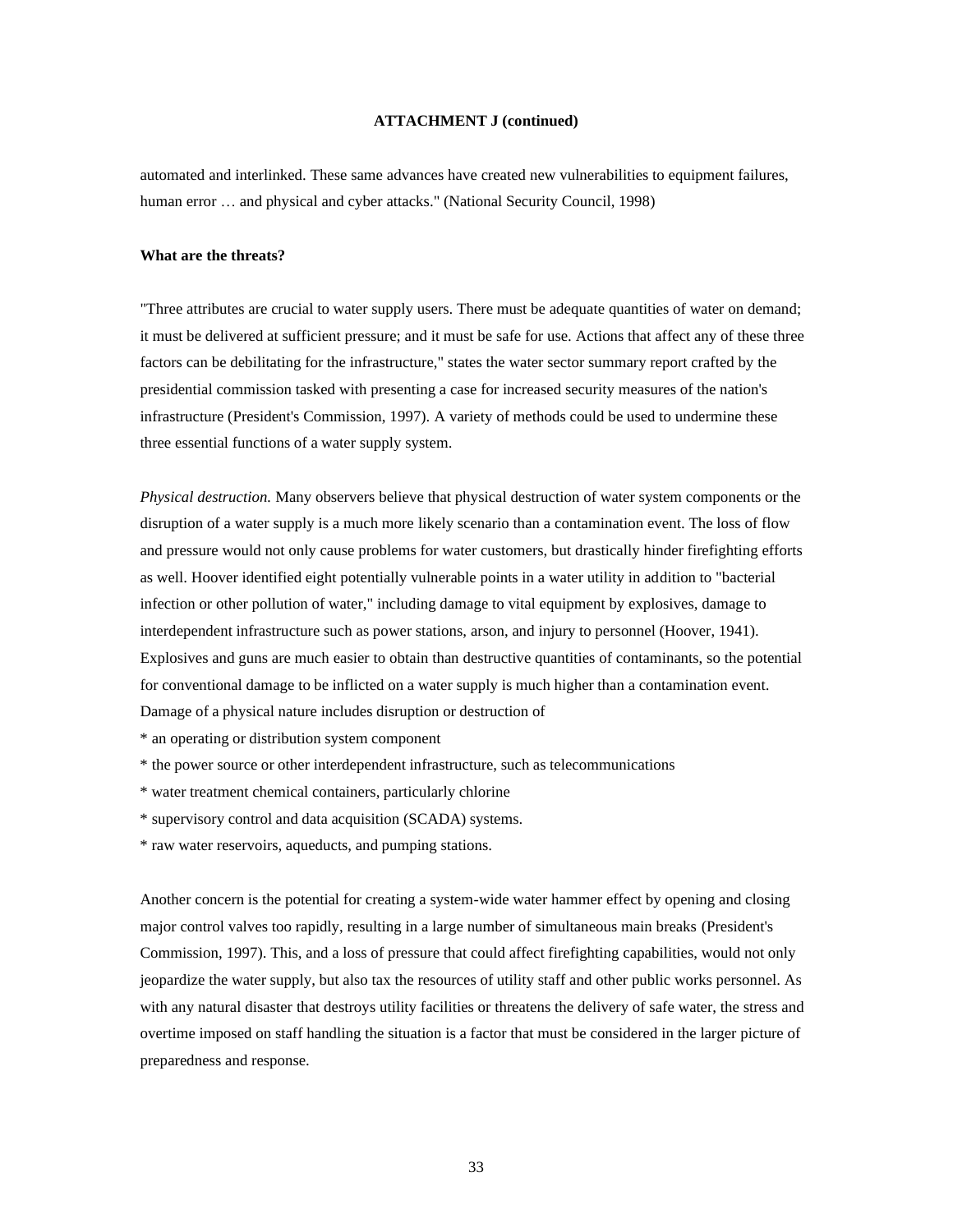Chlorine and other hazardous chemicals used in the treatment process also can be susceptible to attack, particularly during transport to the utility or at an unsecured plant site. Not only would the release of chlorine gas into a residential neighborhood be dangerous, but the interruption of the supply of chemicals to the treatment plant could undermine the disinfection process.

*Bioterrorism/Chemical Contamination.* As the subject of many conferences and workshops, as well as of fiction and nonfiction books and movies, bioterrorism is a buzzword that catches immediate attention. Technically, the term refers to massive contamination by a microbiological agent, but there is also concern about contamination by a toxic chemical, both of which, under certain circumstances, can be considered weapons of mass destruction (WMD). Major Donald C. Hickman, in a paper urging better protection of US Air Force water systems against deliberate contamination, cites the release of sewage into a Bohemian reservoir by Nazi agents, the dumping of animal carcasses and hazardous materials into the majority of Kosovo's wells, and the use of cherry laurel water, which contains cyanide, by Nero against his enemies in ancient Rome, to build his case (Hickman, 1999).

Generally, biological agents considered to be a WMD -- an agent capable of producing mass casualties and of being produced in mass quantities -- pose the most danger in aerosol form. Contamination would likely occur through the air in an interior space, such as the sarin attack in a Tokyo subway in 1995. In determining which chemical and biological agents that are most likely to be used in a terrorist attack, the FBI's main criteria are "high dermal or inhalation toxicity, common malicious use reported, and prior use by terrorists" (FBI, Feb. 1, 2001). Nelson P. Moyer, of the University Hygienic Laboratory, said, "The ideal waterborne agent of bioterrorism has a low infectious dose, produces severe gastrointestinal disease in a population with little or no immunity, and results in a higher percentage of systemic complications leading to death." (WQTC, Moyer, 2000)

While in the past, the Centers for Disease Control and Prevention (CDC) in Atlanta has focused on airborne routes, CDC is now focusing more research on the waterborne viability and resistance to disinfection of such agents of smallpox, anthrax, botulinum toxin, tularemia, and hemorrhagic fever viruses, which are Category A biological agents of high concern (CDC, 1999). Such research is not new, and other characteristics that are relevant to an agent's potential as a biological weapon include the agent's stability in the drinking water system, virulence, culturability in the quantity required, and resistance to detection and identification processes (Berger et al, 1955). CDC is also stockpiling antidotes and vaccines, has established a disease surveillance network in hospitals and other health care facilities to detect and identify unusual unexplained illnesses, and is working with public and private laboratories to facilitate the detection and identification of biological agents in the event of a terrorist attack (Hughes, 1999).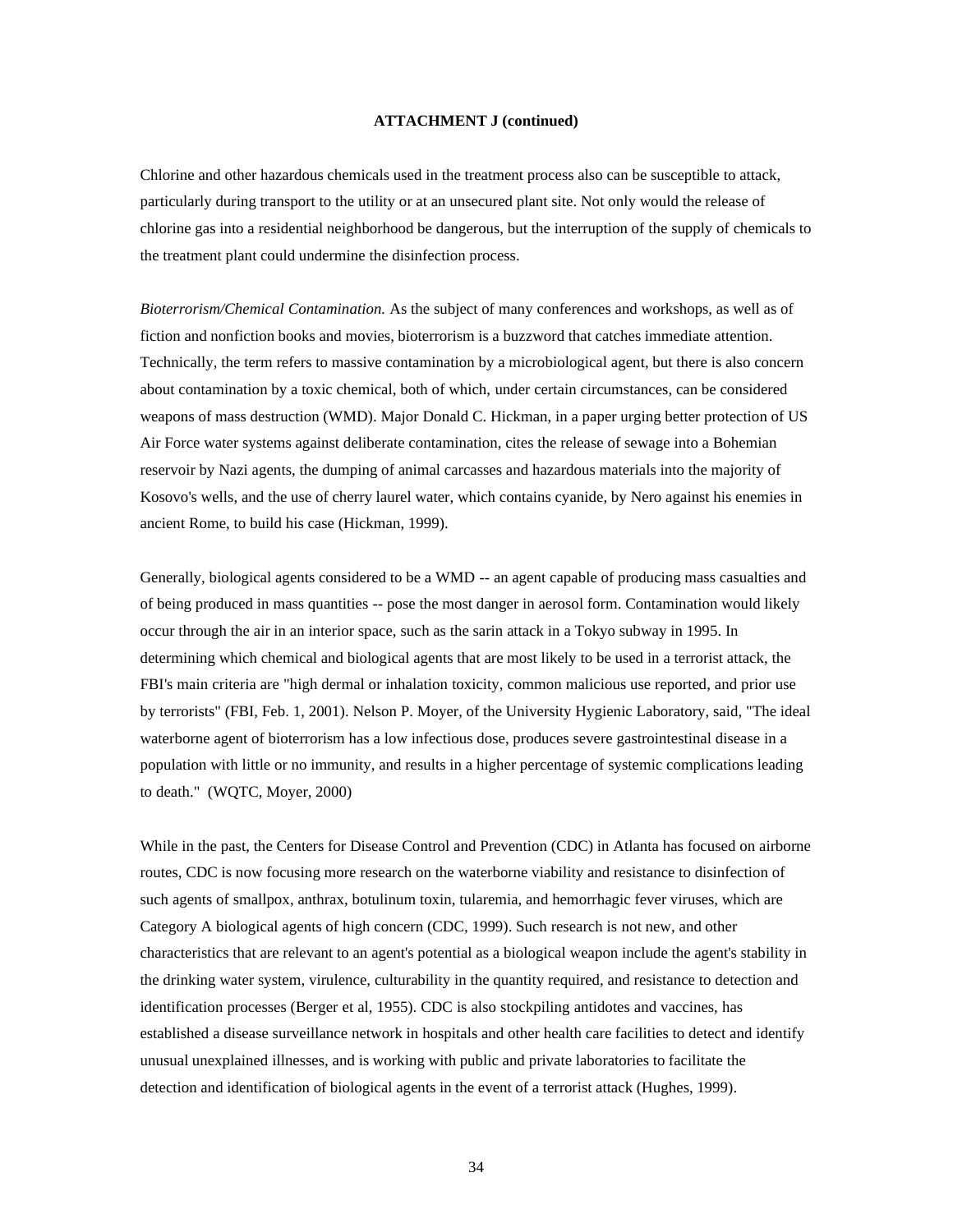In water systems, the commonly held belief that "dilution is the solution," along with the multiple barrier approach used to detect and eliminate or deter naturally occurring pathogens, would likely prevent the successful introduction of a toxic chemical or microbiological agent at the source or in the treatment plant (WQTC, DeLeon, 2000). Also, "the opportunities for finding unobserved sites for sabotage are few, as compared with the distribution system," (Berger et al, 1955) which is particularly vulnerable because of its unguarded accessibility and the widespread area it reaches.

*Backflow.* Consider the unintentional release of aqueous fire-fighting foam into the Charlotte Mecklenburg Utilities distribution system through a fire hydrant when a fire truck pump was turned on before a valve was closed. The pump feeding the foam produced more pressure than the water pressure in the system, and without a backflow prevention device stopping it, more than 60 gallons of foam got into the neighborhood's pipes and taps (Krouse, 2001). Almost every home and building on a public water system has unprotected access to the distribution system; one wacko who understands hydraulics and access to a drum of toxic chemicals could inflict serious damage to a water supply in a neighborhood or pressure zone without detection pretty quickly in most communities. Contaminants could also be introduced into a system in distribution reservoirs and through fire hydrants.

*Cyber attack.* The threat and reality of cyber attacks can affect the entire infrastructure network. Prof. James T. Lambert of the University of Virginia, in a presentation to the participants of a US Environmental Protection Agency (USEPA) sponsored workshop, cited research showing that many water utility SCADA systems are susceptible to hacking, which could result in disclosure or theft of sensitive information, corruption of information, or, at the worst extreme, denial of service (USEPA/DOE Workshop: Lambert). Because many supervisory control and data acquisition (SCADA) systems are not connected to the Internet, the threat of a cyber attack is most likely to come from a disgruntled employee with access to the system.

#### **Who poses a threat?**

While a "terrorist" threat is typically expected to be carried out by an organized group or nation with a cause or statement to make, the disenfranchised loner, e.g., Unabomber Ted Kaczynski or Oklahoma City bomber Timothy McVeigh, is a more likely menace. The intentional acts can usually be categorized into five classes of perpetrators:

1. Vandals, who commit crimes of opportunity, such as a spontaneous action without a provoking cause. Examples include teenagers who skinny dip in a water tank then dump into the reservoir the excess paint they've used to scrawl their class year on the outside of the tank.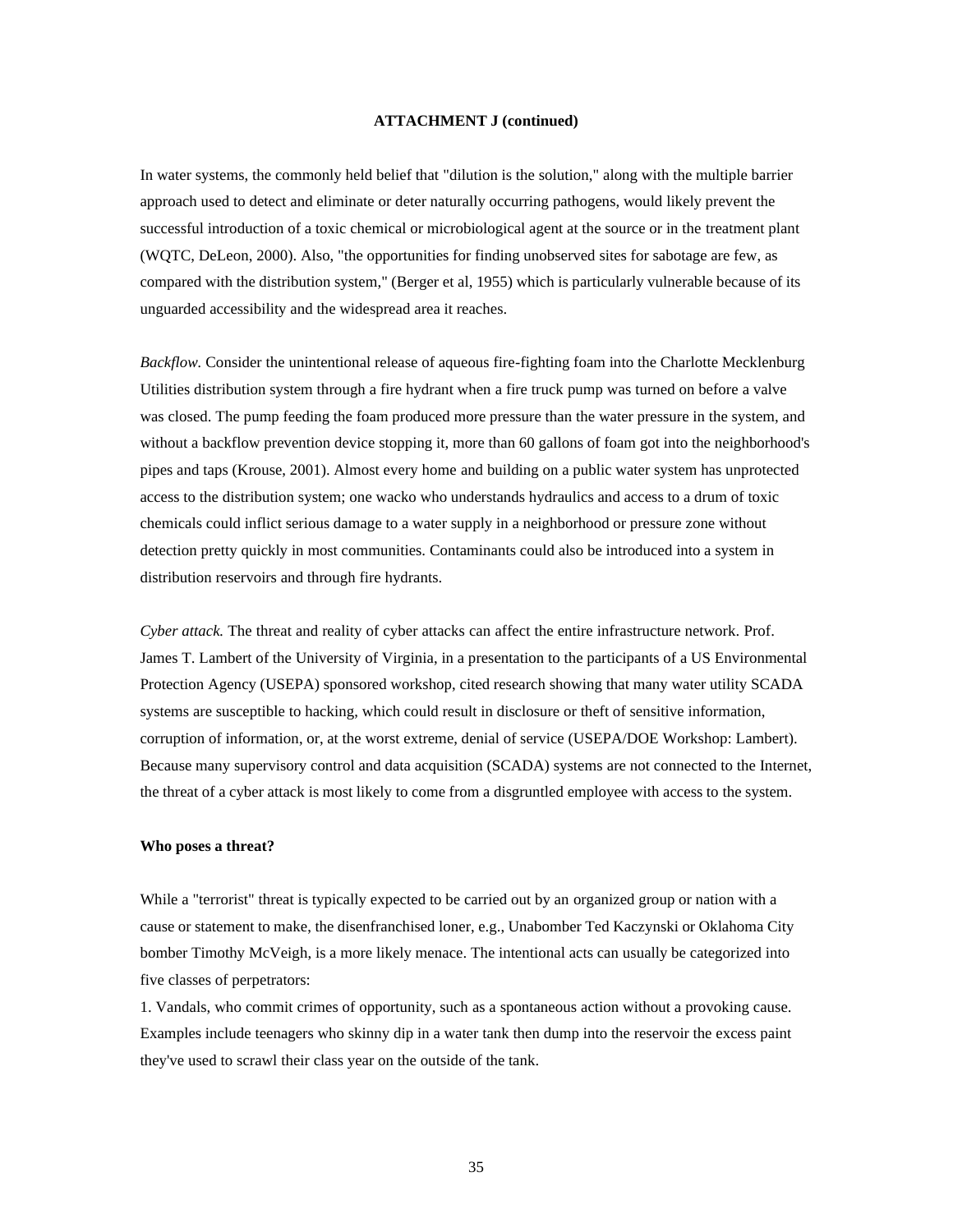2. The lone wolf, a disenfranchised, often mentally ill individual who may target his victims for their ethnicity, beliefs, or other supposed infractions.

3. Insiders, particularly employees, former employees, or contractors, who are seeking revenge or venting anger over some real or imagined slight. Because of their inside knowledge of an operation, these perpetrators could feasibly inflict the most serious harm.

4. Activist groups or cults, not aligned with a country, but intent on making a statement, such as the Earth Liberation Front that claimed responsibility for burning down the \$12 million Vail, Colo., ski lodge, or the Oregon cult that poisoned a salad bar and water system with salmonella.

5. State-sponsored terrorist groups, such as those linked to known enemies of the US.

A state-sponsored group was the alleged signatory of the threatening letter to water utilities on January 24; the concern of the parties that notified utilities about the threat was that the group actually had the financial and technical resources to carry out a major disruption of water supplies in 28 cities. Not many members of the other four classes of perpetrators have that sort of financial or manpower resources, but that does not mean they are not resourceful. In 1998, a group of teenagers carefully plotted a way to get into the water treatment plant in Neenah, Wis., where they intended to throw dry soap in the filters and liquid soap on the floors, place trip wires where plant personnel would be impeded, and videotape the entire action. These teens also had a cache of 77 pounds of M-80 firecrackers, lighter fluid, bolt cutters, and baseball bats that they said were to be used to defend themselves if necessary (Wettering, 1999).

#### **What is being done?**

PDD 63 established the National Infrastructure Protection Center (NIPC) and appointed the USEPA as lead federal agency on critical infrastructure protection issues for the water supply sector (National Security Council, 1998). USEPA subsequently appointed Diane VanDe Hei, executive director of the Association of Metropolitan Water Agencies (AMWA) as the water sector liaison to the federal government on critical infrastructure. USEPA is funding, in cooperation with the AWWA Research Foundation, a research project to develop a vulnerability assessment methodology. AMWA established a national Critical Infrastructure Protection Advisory Group (CIPAG), which began meeting in January 2001. Comprised of industry representatives, with technical support from water associations and federal agencies such as USEPA, FBI, and the Department of Energy, the CIPAG is providing guidance to a variety of activities, including \* an Information Sharing and Assistance Center (ISAC) for the water supply sector, which would allow secure transmission of threat information and other sensitive data;

\* guidance documents that will outline what steps to take to protect a facility against attack, respond to attack, and mitigate the consequences of an attack;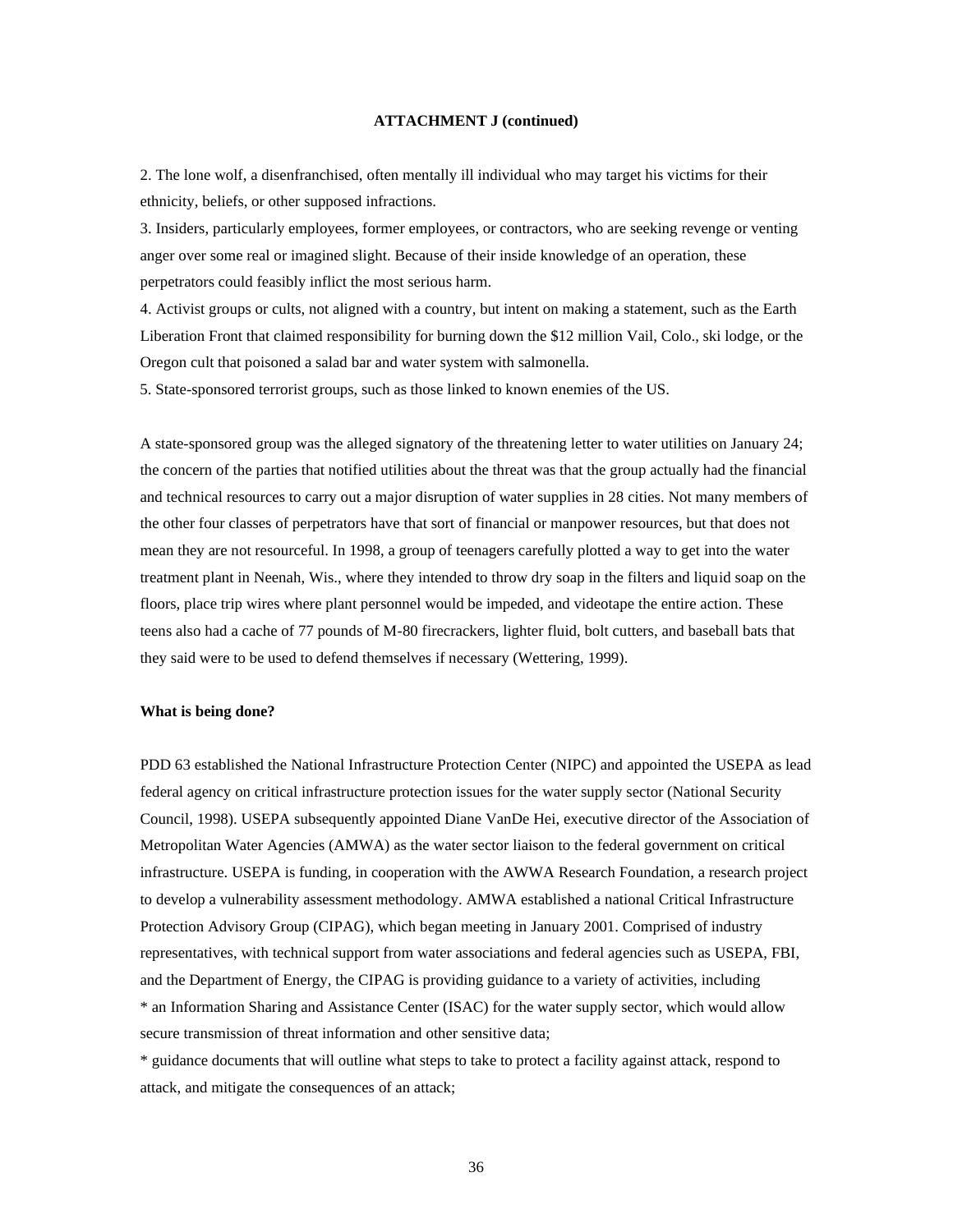\* cooperative meetings of all critical infrastructure sectors, through the US Chamber of Commerce and the Critical Infrastructure Assurance Office, a federal coordinating office;

\* a national infrastructure assurance plan for the water sector; and

\* training activities.

CIPAG Chair Brian Ramaley of Newport News (Va.) Public Utilities will provide an update and overview of the group's activities at a Sunday workshop during the 2001 AWWA Annual Conference and Exposition (ACE) in June. The workshop, "Critical Infrastructure Terrorism and Security," will provide participants with the first view of the USEPA/AWWARF-funded vulnerability assessment tool being developed by Sandia National Laboratory, as well as some practical advice from FBI agents, researchers, and utility professionals who already have a program in place to address terrorist issues.

A number of public and private institutions are conducting research on issues related to critical infrastructure protection and have established training programs that will take participants through the basics of identification, response, and remediation, although most programs are not water sector specific. AWWA is planning to develop a 2 -3 day "Seminar in a Box" program in 2002 that would explore in-depth the issues presented at the 2001 ACE workshop. This seminar would provide trainers and materials on a request basis to utilities, AWWA sections, and other qualified groups or agencies.

#### **What are other concerns?**

One of the biggest issues that many water utility executives raise is the confidentiality of information, e.g., concerns that the public may have easy access to details of a vulnerability assessment under local and state Freedom of Information Act (FOIA) laws. The federal FOIA allows agencies to withhold information that "could reasonably be expected to endanger the life or physical safety of any individual," and "geological and geophysical information and data, including maps, concerning wells" (FOIA). Also at the federal level, most sensitive data would not be available, because utilities are not required to provide such information to USEPA or any other agency at this time. A water industry ISAC and the FBI/NIPC Infraguard program (see sidebar) may be the answer to some of these concerns. By limiting access to, and possibly encrypting information, only those with the proper access codes or passwords will be allowed read or browse specific data. The USEPA and AMWA are also working with the CIAO to assist municipal utilities in dealing with local and state FOIA laws. Utilities are advised, nevertheless, to have their attorneys review any plans to collect sensitive information, such as the results of vulnerability assessments, to ensure that the utility has a basis for withholding information under state and local laws.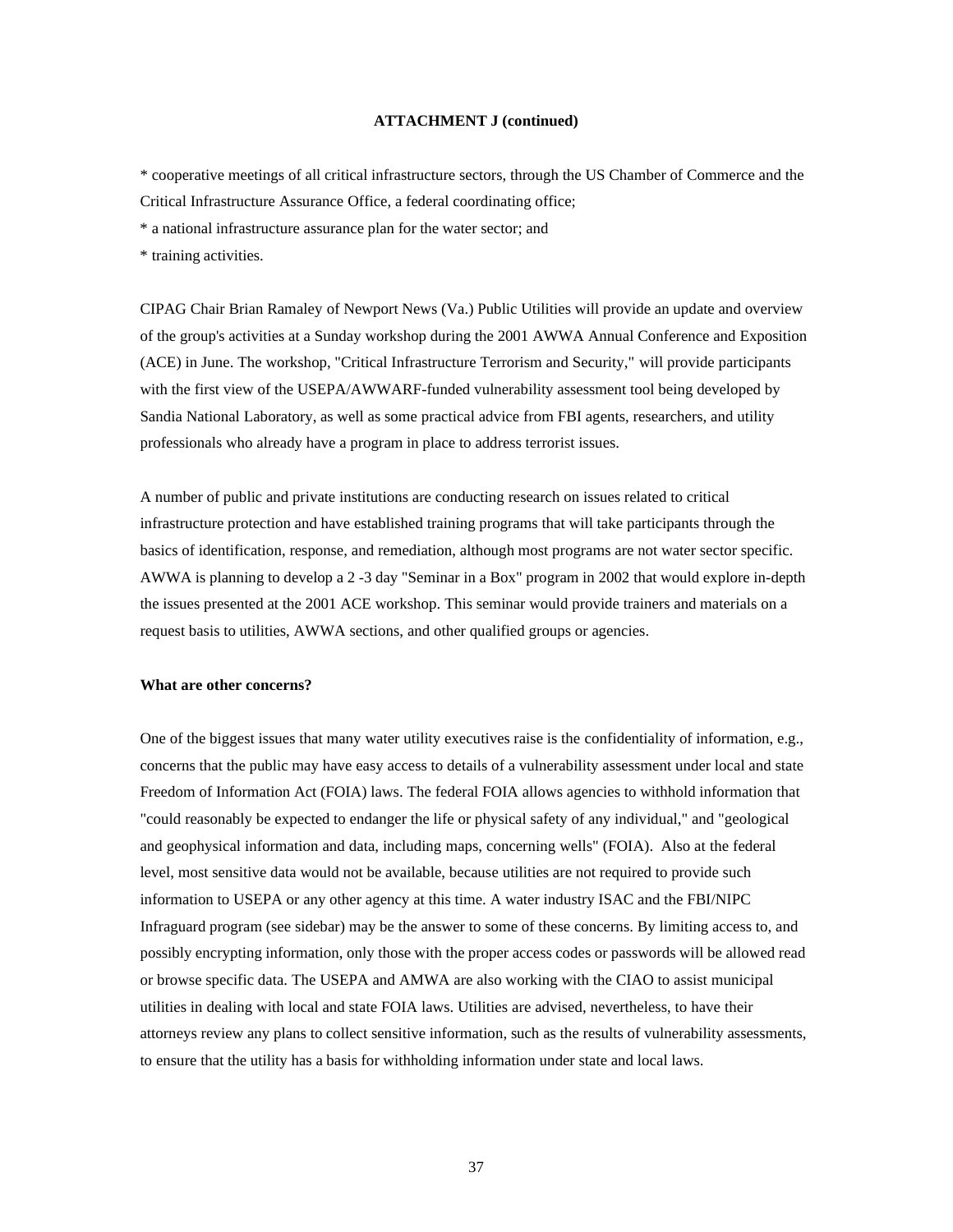#### **What can utilities do?**

Utilities must take it upon themselves to assess their vulnerabilities and prioritize them for necessary security improvements. The AWWARF vulnerability assessment tool will provide templates to assist utilities in this process, and the tool may be distributed through the ISAC. The steps that can be taken once the vulnerabilities are identified are numerous (see sidebar), and need to include outreach to local and regional law enforcement and emergency management officials, as well as federal and state agencies that would be involved in a terrorist situation (see sidebar on who does what in federal and state agencies). These officials should be invited to tour the water utility facilities so they are aware of its features and vulnerable points and can respond appropriately if an attack occurs. That personal contact will also raise the water utility's visibility on the radar screen of agencies, such as the local FBI field offices, that monitor terrorist activities, so they will think to notify the water utility in the event of a threat and to include utility staff in preparedness and emergency response training.

Most utilities have emergency preparedness plans that address redundancy of operations, public notification, chain of command, media response, emergency water supply, and other issues that need attention in a crisis. These plans should provide the backbone of a response strategy for a terrorist attack as well, but should be reviewed and updated to include a checklist or barometer (predetermined with input from local and federal law enforcement officials) to determine how serious the threat is and whether or not to

\* monitor the situation and do nothing differently operationally,

- \* issue boil-water or do-not-drink alerts,
- \* change operations (e.g., slow filter rate, increase/decrease chemicals),
- \* cease operations, or
- \* take other steps.

Some utilities have checklists for their customer service staff, so if a threat comes in, the person manning the phone can help identify who and where the threat came from. The checklist includes questions about tone of voice, gender, whether or not the voice was disguised or muffled, and background noise. Again, law enforcement agencies can help in crafting or supplying such a checklist, and should be notified immediately if a threat is phoned in to a utility.

## **Aftermath**

<sup>\*</sup> increase security,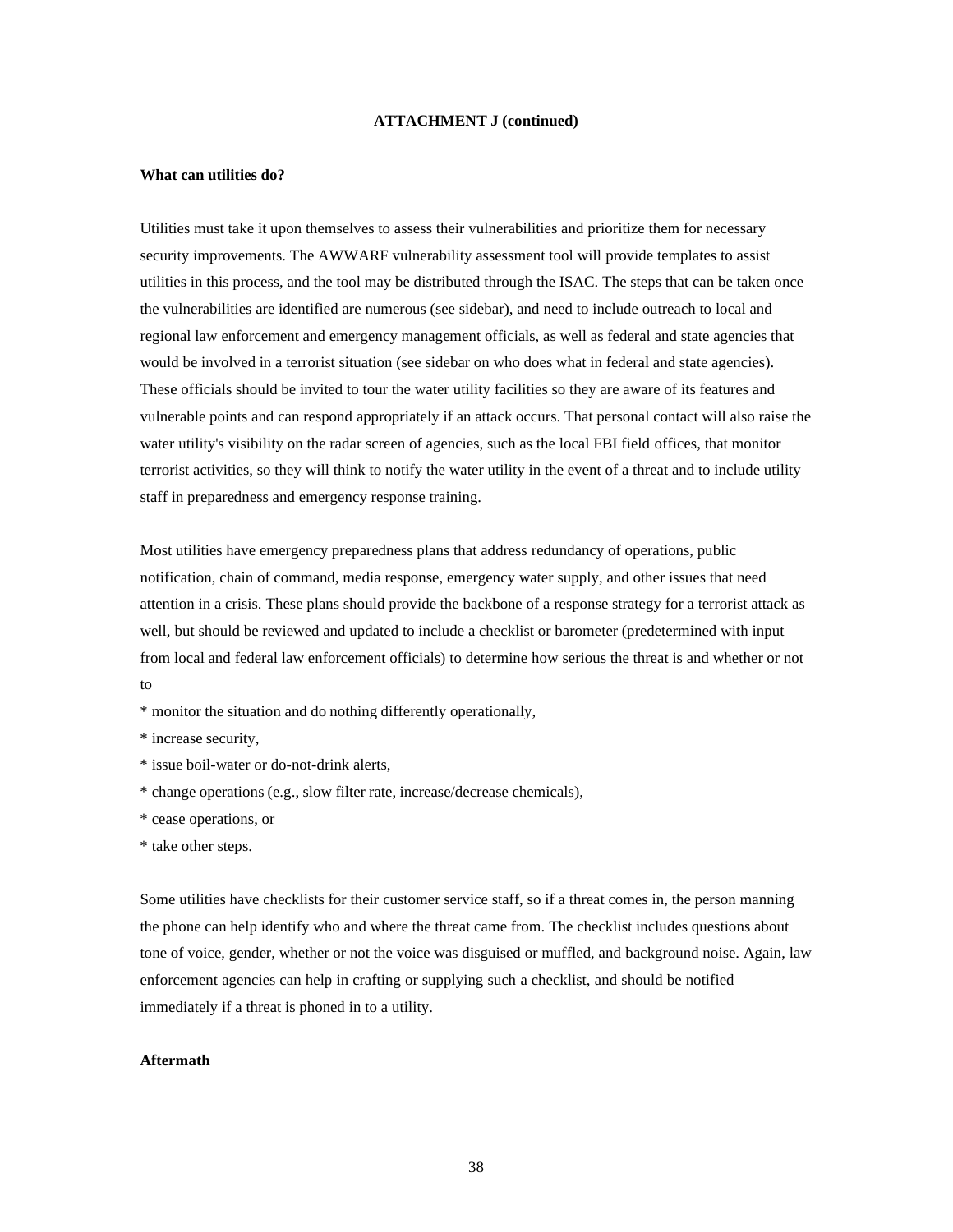News item from a California daily:

*"It had a look that is common to weekend vandalism: the cut screen, the mess in the building, the spilled material. But the building was the control room for Grass Valley's water treatment plant, and the mysterious bright red substance was spilled into the Sierra foothill town's water supply over the weekend. …*

*The plant will remain out of commission probably until early next week and the 2,300 residences and businesses will continue to receive 1.2 mgd from the Nevada Irrigation District." (Cox, 1999)*

The FBI alert that went out to utilities on Jan. 24, 2001, was initially sent to about 300 of the largest metropolitan suppliers. Smaller utilities, however, tend to be less protected and thus more vulnerable to attack, whether it be by teenage vandals or by state-sponsored terrorists. Every utility that has had to repaint a graffiti-riddled water tower or replace stolen signs around a reservoir has witnessed how vulnerable it is to outside intrusion. Consider those incidents and multiply them by a factor of evil intent to cause harm, and then consider just how safe your facility is from a deliberate act of aggression. For, as J. Edgar Hoover said (Hoover, 1941), "We must not be lulled into a false sense of security. The thrusts of the subversive agent must be met and thwarted at every turn. The methods of operation of the saboteur and the espionage agent are limited only by their ingenuity."

#### **REFERENCES**

Association of Metropolitan Water Agencies (AMWA) Jan. 24, 2001. memorandum to utilities serving 100,000 customers or more.

Berger, B. and Stevenson, A. 1955. Feasibility of Biological Warfare Against Public Water Supplies. *Jour. AWWA*, 47:2:101

Centers for Disease Control and Prevention (CDC). 1999. Worksheet. Critical Biological Agents for Public Health Preparedness.

Cox, J. Oct. 13, 1999. "Vandals Pollute Grass Valley Water Supply: Two Teens Held." *The Sacramento Bee*.

Federal Bureau of Investigation (FBI). Jan. 24, 2001. Memorandum to AMWA.

FBI. Feb. 1, 2001. "FBI contacts for suspicious pesticide/organophosphate nerve gas incidents." Memorandum to Poison Control Centers.

Freedom of Information Act. 5 U.S.C. § 552, As Amended By Public Law No. 104-231, 110 Stat. 2422.

[<http://www.fas.org/sgp/foia/foia.html>](http://www.fas.org/sgp/foia/foia.html)